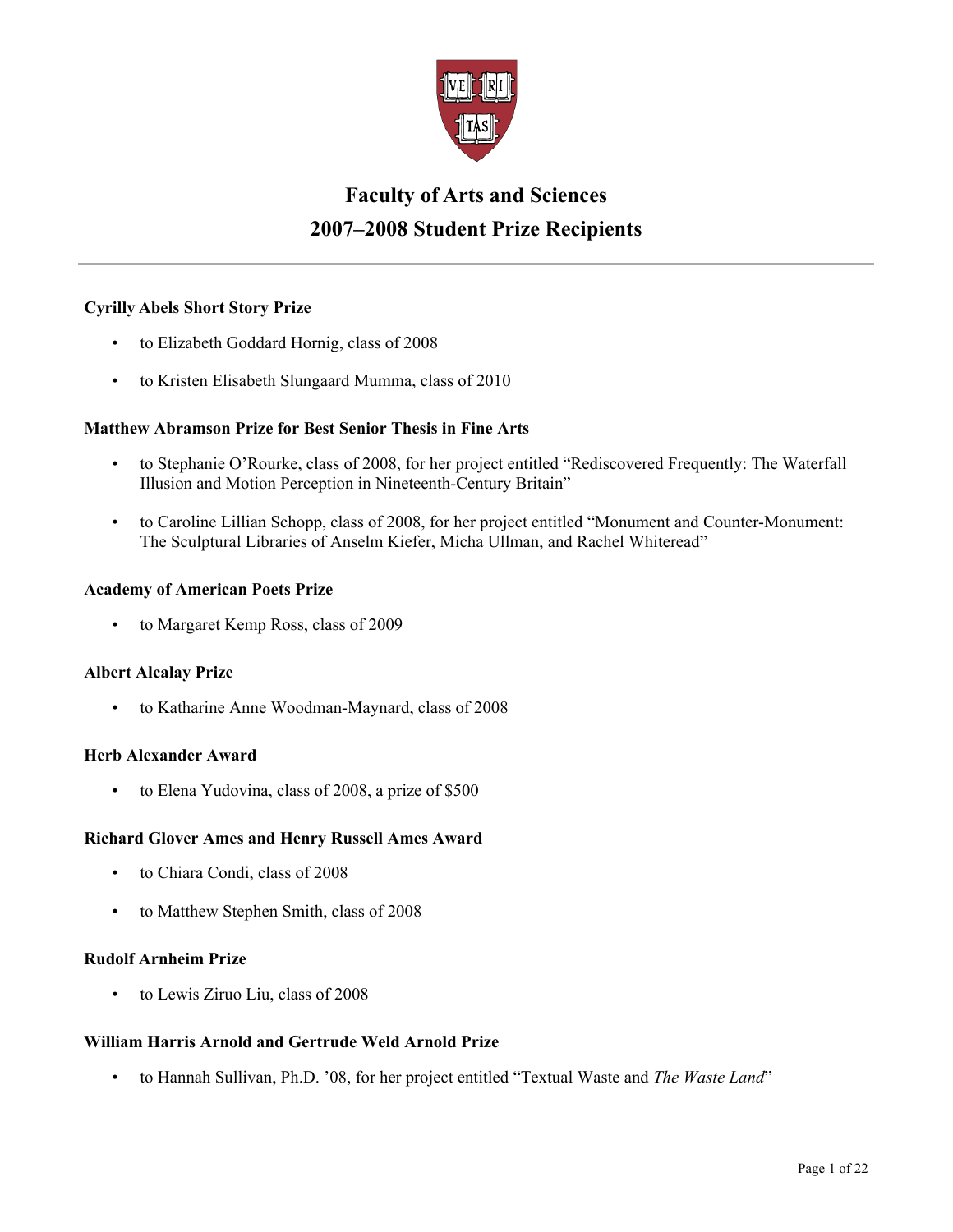## **Santo J. Aurelio Prize**

• to Ann Marie Bender, A.L.B. '08

#### **Joseph L. Barrett Award**

- to Ernesto Gonzalez, class of 2008
- to Tamar Holoshitz, class of 2010
- to Steven Andrew McDonald, class of 2008

#### **Helen Choate Bell Prize**

- to Chinnie Si-Qin Ding, G6, for her project entitled "'Beyond the Last Thought': The Idea of Finality in Late Stevens"
- to Marta Maria Figlerowicz, class of 2009, for her project entitled "'The Audience Is the Performance and Vice Versa': Allegorical Cognition in the Poetry of E. E. Cummings"

## **Helen Choate Bell Prize for Ph.D. Thesis**

- to Peter Becker, Ph.D. '07, for his project entitled "The Perpetrator's Past: Consciousness and Conscience in the Historical Novel"
- to Jeffrey Frank Severs, Ph.D. '07, for his project entitled "Reinventing Totalitarianism in the Postwar American Novel"

#### **Lillian Bell Prize in History**

• to Cristina Viviana Groeger, class of 2008, a prize of \$100 for her project entitled "Thinking the Particular: Theodor Adorno and Hannah Arendt on the Moral and Political Function of Thought"

#### **"The Bohemians" (New York Musicians Club) Prize in Composition**

• to Gabriele Carlo Vanoni, G2, for his project entitled "Space Oddities"

## **Derek C. Bok Award for Excellence in Graduate Student Teaching of Undergraduates**

- to Coren Lee Apicella, G5
- to Paul David Baines, G3
- to Joel David Hartman, Ph.D. '08
- to Carla Denny Martin, G3
- to Tamara Pavasovic, G3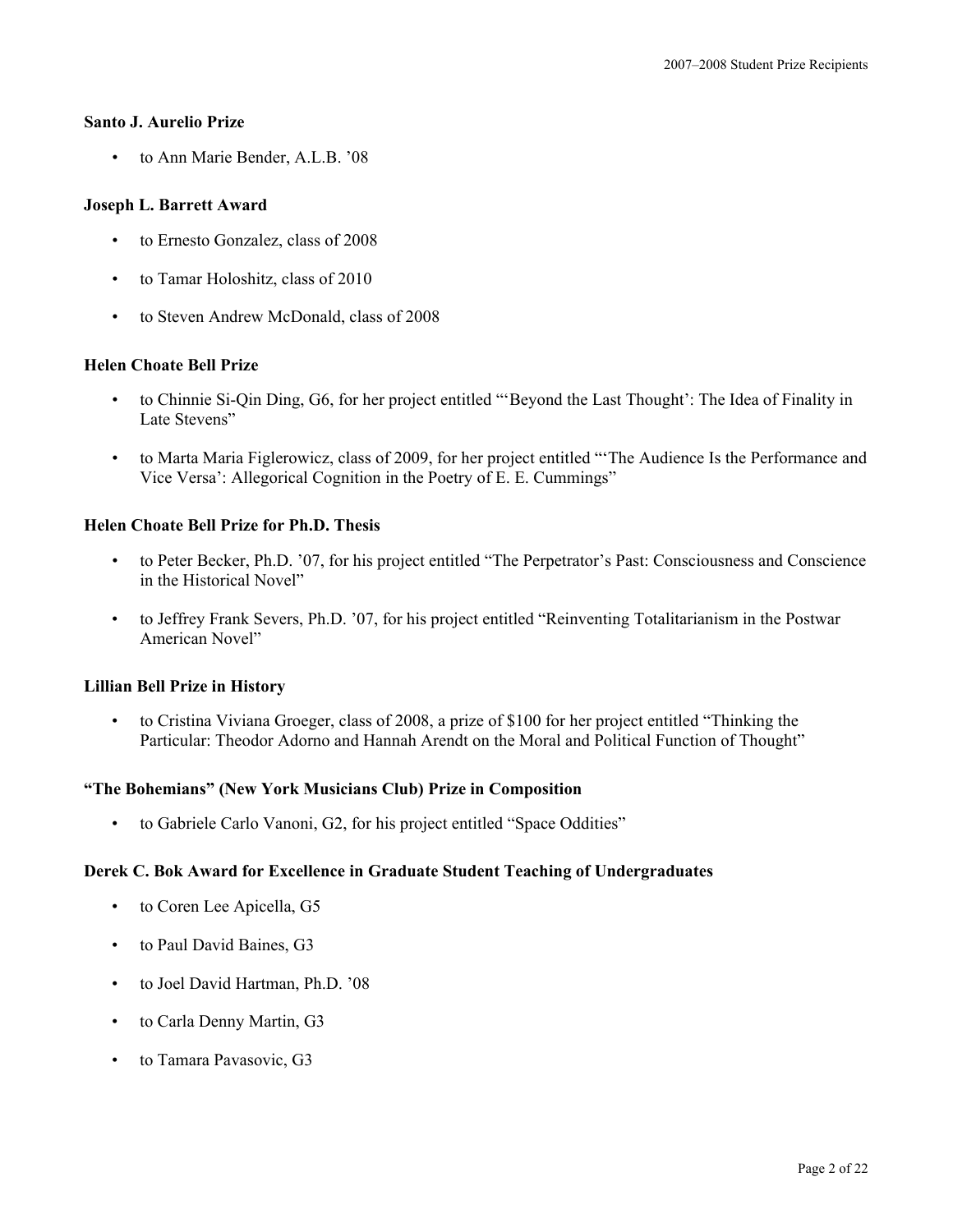## **Derek Bok Public Service Prize**

- to Pierce Christopher Durkin, A.L.B. '08
- to Roberto Armando Guerra, A.L.M. '08

# **Francis Boott Prize**

• to Edgar Arturo Barroso Merino, G1, a prize of \$250 for his project entitled "Miserere"

## **Boston Ruskin Club Prize**

- to Amelia Michelle Klein, G7, for her project entitled "Shelley and the Music of the Mutable"
- to Maia Margaret McAleavey, G5, for her project entitled "'As the Angels Are in Heaven': Simultaneous Remarriage in *David Copperfield*"
- to Timothy David Michael, G5, for his project entitled "Coleridge, Hume, and the Principles of Political Knowledge"
- to Christopher Henry Van Buren, class of 2008, for his project entitled "Orpheus and Moses: Allegory in the *Divina Commedia*"

## **Bowdoin Prize for Graduate Essays in the English Language**

• to Phoebe Francesca Putnam, G6, a prize of \$10,000 for her project entitled "'I Could Open Your Belly with My Claw': Touch and the Erotic Poetics of Panorama in the Early Work of Elizabeth Bishop"

## **Bowdoin Prize for Graduate Composition in Greek**

• to Timothy Gordon Barnes, G5, a prize of \$5,000 for his project entitled "*Peri Homerou*"

# **Bowdoin Prize for Graduate Composition in Latin**

• to Timothy Gordon Barnes, G5, a prize of \$5,000 for his project entitled "*In memoriam* R. Porsoni"

## **Bowdoin Prize for Undergraduate Essays in the English Language**

- to Alexander Chase-Levenson, class of 2009, a prize of \$10,000 for his project entitled "Discipline and Sanitize: Quarantine, Illness, and the Imaginative Geography of Western Travel to the East, 1750–1870"
- to Matthew Moscicki Spellberg, class of 2009, a prize of \$10,000 for his project entitled "The Chimeric Image: Juxtaposition and Cognition in the Later Poetry of W. B. Yeats"

## **Bowdoin Prize for Undergraduate Essay in the Natural Sciences**

• to Malorie Snider, class of 2009, a prize of \$10,000 for her project entitled "Racial Medicine: Justified, Just, or Just Not Good Enough"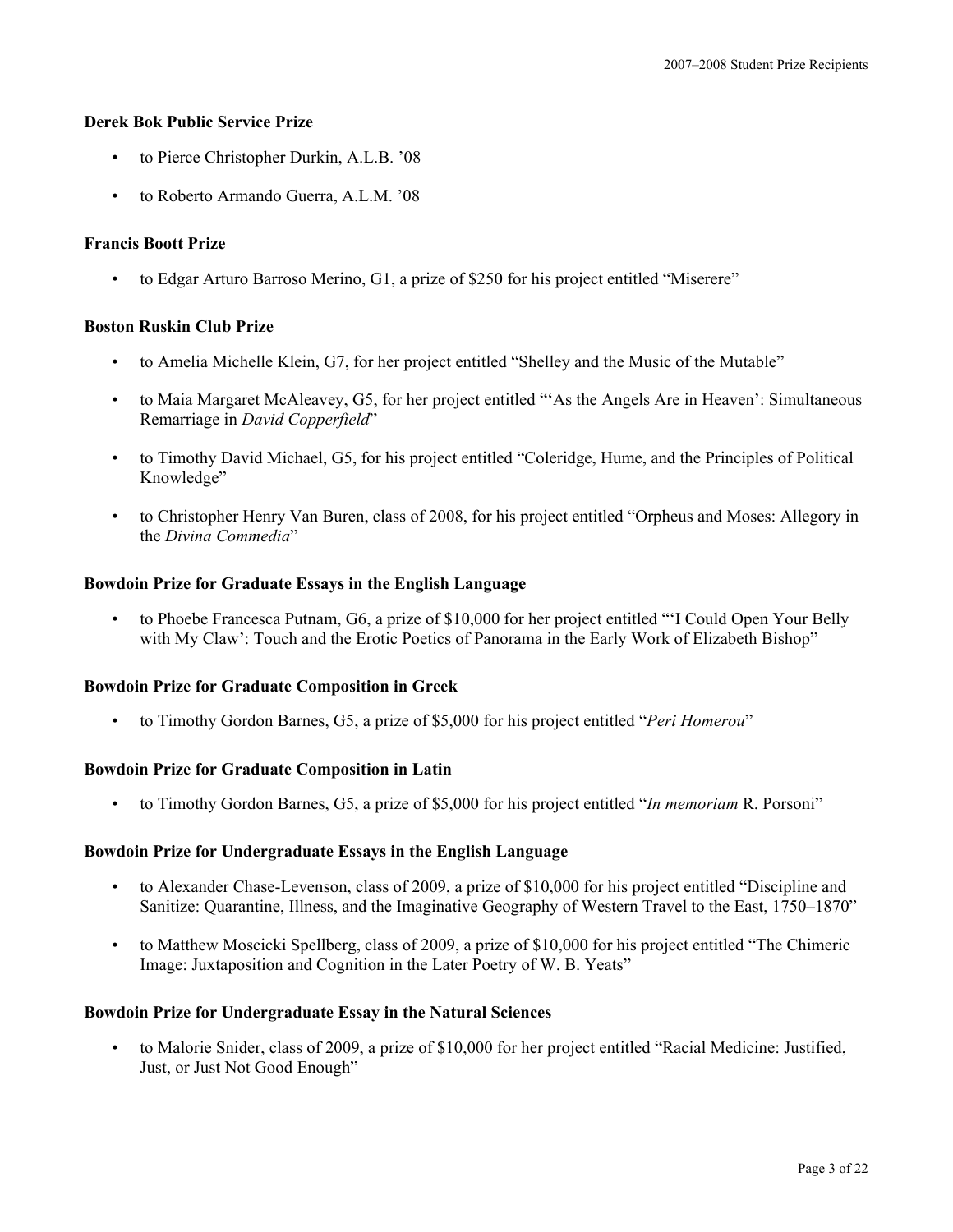## **Le Baron Russell Briggs Commencement Prize**

• to Thomas Alan Dichter, class of 2008, a prize of \$1,000

## **Le Baron Russell Briggs Fiction Prize**

• to Francesca Scottoline Serritella, class of 2008

## **Francis H. Burr, 1909, Fund**

• to Noah Van Niel, class of 2008

## **Edward M. Chase Prize**

• to Andrew Bingham Kennedy, Ph.D. '07, a prize of \$6,000 for his project entitled "Dreams Undeferred: Mao, Nehru, and the Strategic Choices of Rising Powers"

## **David Taggart Clark Prize for the Undergraduate Latin Commencement Oration**

• to Katherine Douglas Van Schaik, class of 2008, a prize of \$1,000

## **John Clive Prize**

• to Alexander Chase-Levenson, class of 2009

## **Colton Award**

• to Sakura Marcelle Christmas, class of 2007, a prize of \$500 for her project entitled "Drafting Primitivity: The Oroqen in Japanese Manchuria, 1932–1945"

## **Coolidge Debating Prizes**

- to Benjamin Belser, class of 2009, a prize of \$3,000
- to Michael Edward Birnbaum, class of 2008, a prize of \$3,000

## **Council Prize in Visual Arts**

- to Alexandra Maxine Hays, class of 2010
- to James Alured Powers, class of 2008

#### **Annamae and Allan R. Crite Prize**

• to Siobhan Mary Wheeler, A.L.M. '08

## **Edward Chandler Cumming Prize**

• to Frederic Nolan Clark, class of 2008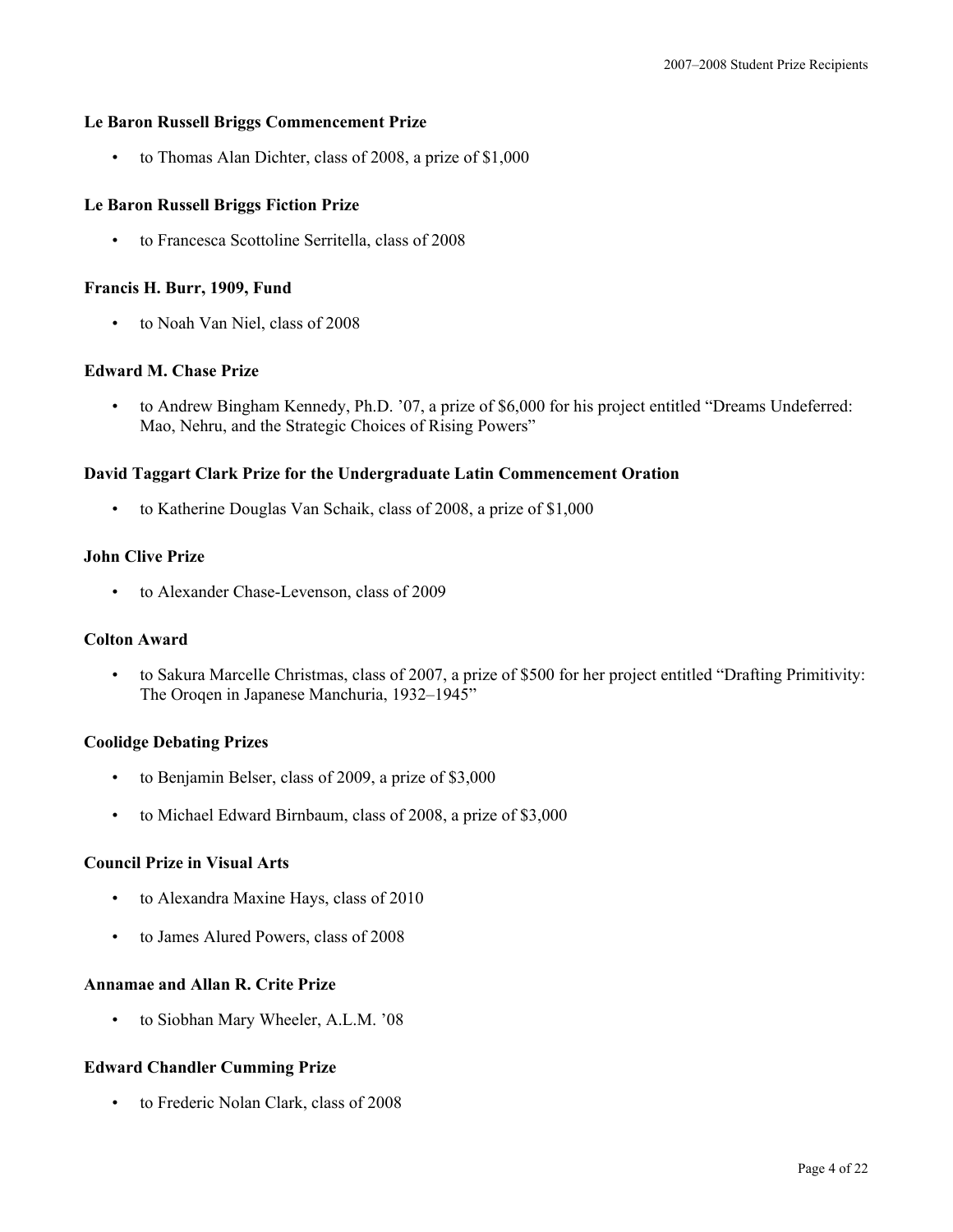# **Eugene R. Cummings Senior Thesis Prize in LGBT Studies**

• to Sarah Kate Howard, class of 2008

# **David Rockefeller Center for Latin American Studies Thesis Prize in History and Literature**

• to Elizabeth Cronin Goodwin, class of 2008

## **Dean's Prize for Outstanding A.L.M. Thesis or Capstone Project**

- to Rosemary Patricia Balfour, A.L.M. '08, for her project entitled "Temperature Shifts and Habitat Modification Impact the Population of Terrestrial Birds Wintering in Inland Massachusetts"
- to Steven Bigelow Flanders, A.L.M. '08, for his project entitled "The Townscape: Consensus, Conflict, and Narrative in the Late Nineteenth-Century Town Histories of Central New England"
- to Denise Michelle Grey, A.L.M. '08, for her project entitled "A Model for a Student Technology Assistant Program (STAP) in Higher Education"
- to Patrick J. Hegarty, A.L.M. '08, for his project entitled "Ecosystem Response to the Invasive Ascidian *Didemnum sp.* in Long Island Sound"
- to Janet Lynn Holladay, A.L.M. '08, for her project entitled "Right Relationships: Inter-Responsiveness of Nature and Humankind Seen in the Work of Nature Writers Annie Dillard, Helen Hoover, and Sally Carrighar"
- to Martha Lagace, A.L.M. '08, for her project entitled "Stealing Clothes, Inciting Murder: Rwandan Women and Their Fatal Alliances during the 1994 Genocide"
- to Beverly Ivana Neugeboren, A.L.M. '08, for her project entitled "Demonstrating the Fitness Costs of Generosity in the Budding Yeast *Saccharomyces cerevisiae*"
- to Sarah E. Powell, A.L.M. '08, for her project entitled "Subversion and (Un)containment: Homoeroticism in the Plays of William Shakespeare"
- to John Andrew Sipple, A.L.M. '08, for his project entitled "Freeview3D: A Point-Based, 3D Video Application with Image-Based Rendering"
- to Deborah A. R. Tully, A.L.M. '08, for her project entitled "The Effects of Single Gender Mathematics Classrooms"
- to Sara Therese Wiepking, A.L.M. '08, for her project entitled "Art Museum Multiple-Visit Programs: Addressing Critical Thinking Skills in the Age of the No Child Left Behind Act"

## **David Herbert Donald Prize**

• to Samuel Conrad Scott, class of 2008, a prize of \$500 for his project entitled "The Enlightenment of Bryan Edwards: Slavery, Fear, and Historical Writing in the Eighteenth-Century Atlantic"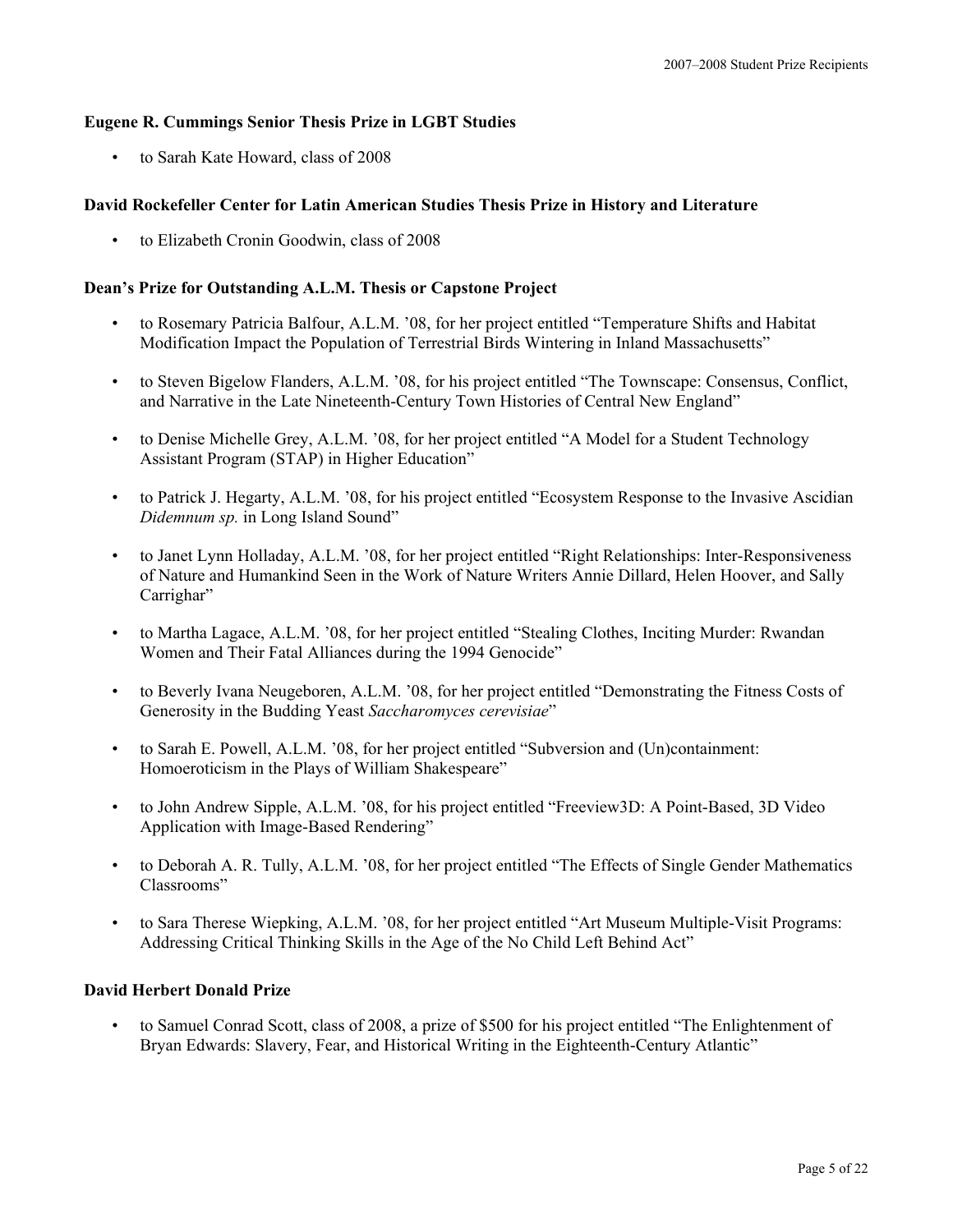#### **Louise Donovan Award**

- to David Samuel Jewett, class of 2008
- to Kara Elaine Kaufman, class of 2008

## **W. E. B. Du Bois Award**

• to Lisette Nnenna Enumah, class of 2008

#### **John Dunlop Undergraduate Thesis Prize in Business and Government**

• to Michael Meir Sperling, class of 2008, for his project entitled "The Unintended Consequences of Government Interventions in the Domestic Ethanol Market"

#### **Edward Eager Memorial Prize**

- to Loren John Bienvenu, class of 2008
- to Sara Lauren Burwell, class of 2008
- to Teresa Maria Cotsirilos, class of 2010
- to Alice Royce Bancroft Cullina, class of 2008
- to Jessica Anne Estep, class of 2009
- to Marta Maria Figlerowicz, class of 2009
- to Katherine Elizabeth Fitzgerald, class of 2009
- to Liza Danielle Cork Flum, class of 2010
- to Nathan David Johnson, class of 2009
- to Olga Kamensky, class of 2008
- to Alexandra Alexandrova Kjuchukova, class of 2008
- to Laura Elizabeth Kolbe, class of 2008
- to Lara Carol Ann Markstein, class of 2010
- to Emmet Francis McDermott, class of 2009
- to Patrick William McKiernan, class of 2009
- to Stephen Rajiv Narain, class of 2008
- to Alexandra Thornton Pape, class of 2008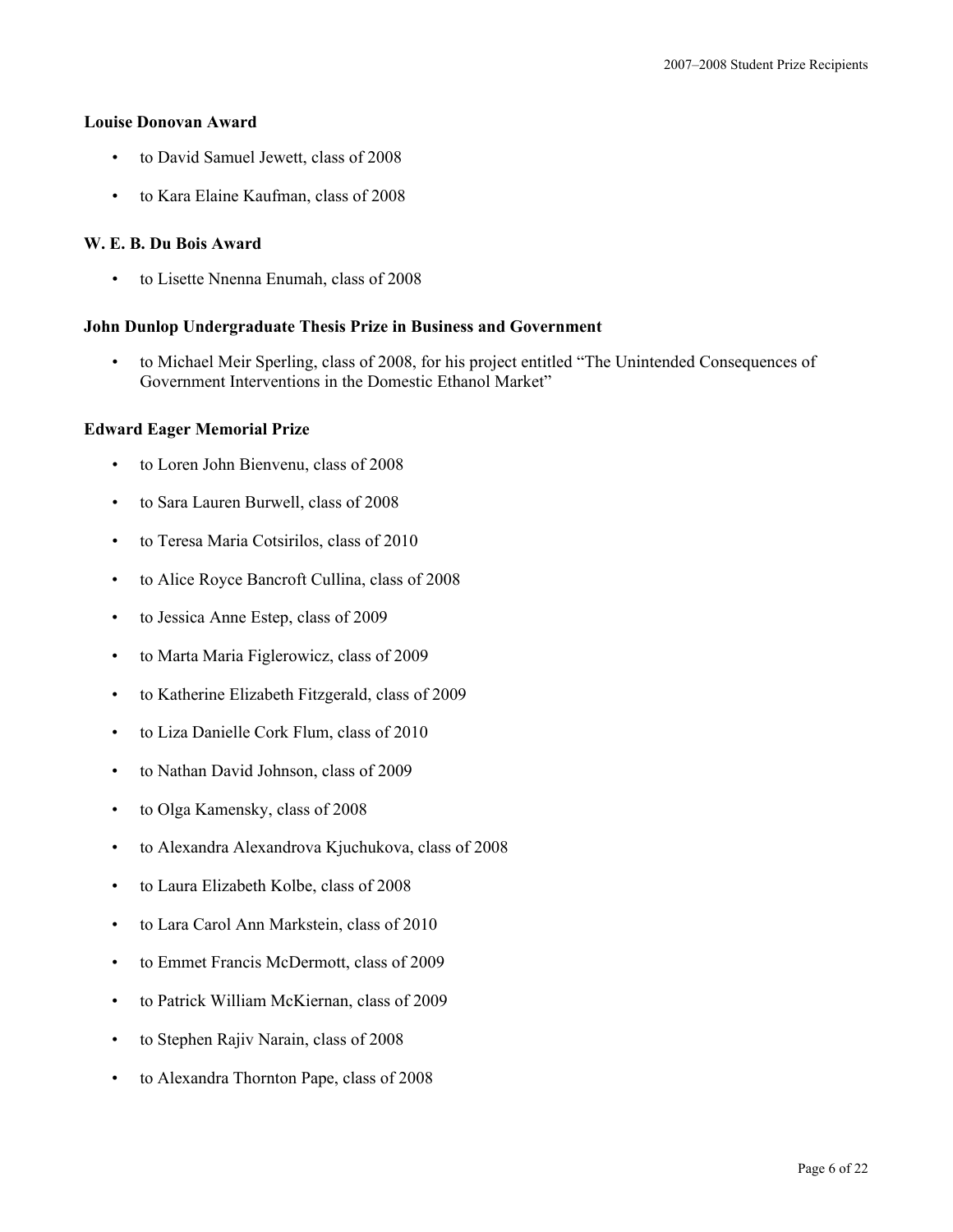- to Daniel Maxwell Pearle, class of 2008
- to Gabriel de Avilez Rocha, class of 2008
- to Margaret Kemp Ross, class of 2009
- to Lisa Sanchez, class of 2009
- to Zachary Sniderman, class of 2009
- to John Conrad Thomasson, class of 2008
- to Maria Petrova Vassileva, class of 2010
- to Clement Dickinson Wright, class of 2009

## **Susan C. Eaton Fellowship in Organizing, Leadership, and Social Change**

• to Jesse Zwick, class of 2009, a prize of \$750 for his project entitled "Growing Gardens and Communities: A Study of Urban Agriculture in New York City"

## **Ralph Waldo Emerson Prize**

• to Timothy Reckart, class of 2009

## **Extension School Commencement Speaker Prize**

- to Todd Carleton Fawcett, A.L.M. '08
- to Leilani Sevilla, A.L.B. '08

## **Suzanne Farrell Dance Prize**

• to Claudia Faye Schreier, class of 2008

## **Captain Jonathan Fay Prize**

• to Eric Iraklis Nikolaos Kouskalis, class of 2008, for his project entitled "Does Not Compute: The Introduction of New Technologies to South African and Namibian Classrooms"

## **Edward L. Fireman Award**

to James Benjamin Royston Battat, Ph.D. '08, a prize of \$1,000 for his project entitled "Testing Fundamental Physics in the Solar System: Constraints on Lorentz Symmetry and Braneworld Gravity"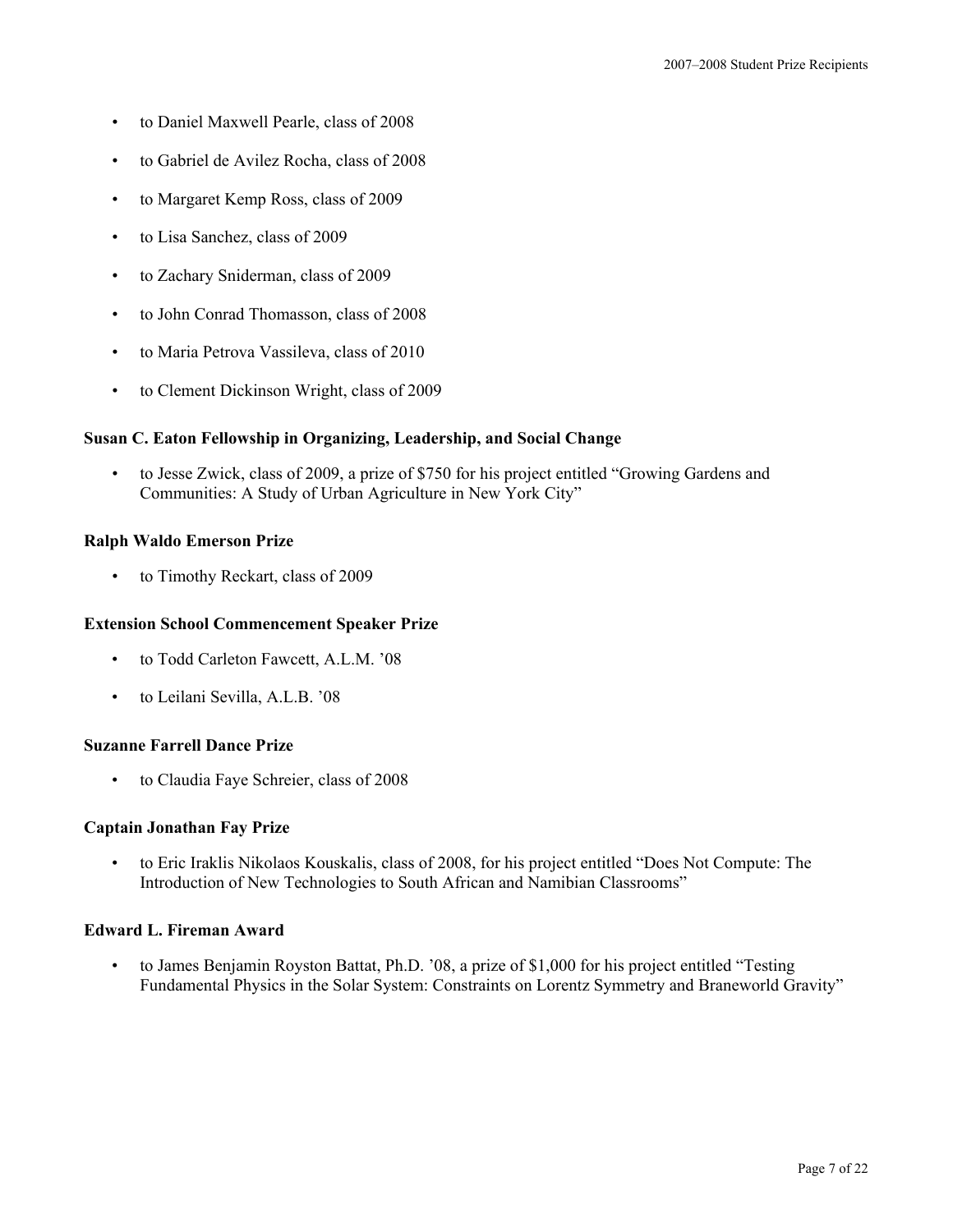## **Howard T. Fisher Prize**

- to Anjali Lohani, class of 2008, for her project entitled "Effects of Changes in Land Cover on Water Quality"
- to Miwa Matsuo, DDes '08, for her project entitled "Identifying Employment Centers and Modifiable Areal Unit Problem"
- to Pui Kuen Amos Tai, G1, for his project entitled "Regional Differences in the Effects of Climate Change on Air Quality in the United States with a Focus on Particulate Matter Concentrations"
- to Jeremy Patrick Tchou, class of 2008, for his project entitled "Wind Energy in the United States: A Spatial-Economic Analysis of Wind Power"

## **Sophia Freund Prize**

• to Seth Philip Herbst, class of 2008, a prize of \$1,000

## **Paul Revere Frothingham Scholarship Prize**

• to Shantanu Kadir Gaur, class of 2008

## **Lloyd McKim Garrison Prize**

- to Michael Brendan Stynes, class of 2009, a prize of \$2,000
- to Ayten Tartici, class of 2008, a prize of \$2,000

#### **Michael Gill Fellowship**

• to Estelle Lee Eonnet, class of 2008, a prize of \$5,000

#### **Leo Goldberg Prize in Astronomy**

- to Okacey Chidinma Abaraoha, class of 2008, a prize of \$1,000 for her project entitled "Identification of New YSO Member of Taurus"
- to Kimberly Lauren DeRose, class of 2009, a prize of \$600 for her project entitled "Models for Diffuse Xray Emission in Ophiuchus and the Galactic Center"

#### **Gertrude and Maurice Goldhaber Prize**

- to Alexey Vyacheslavovich Gorshkov, G5
- to Kirill Sergeevich Korolev, G3
- to Ben Campbell Smith, G3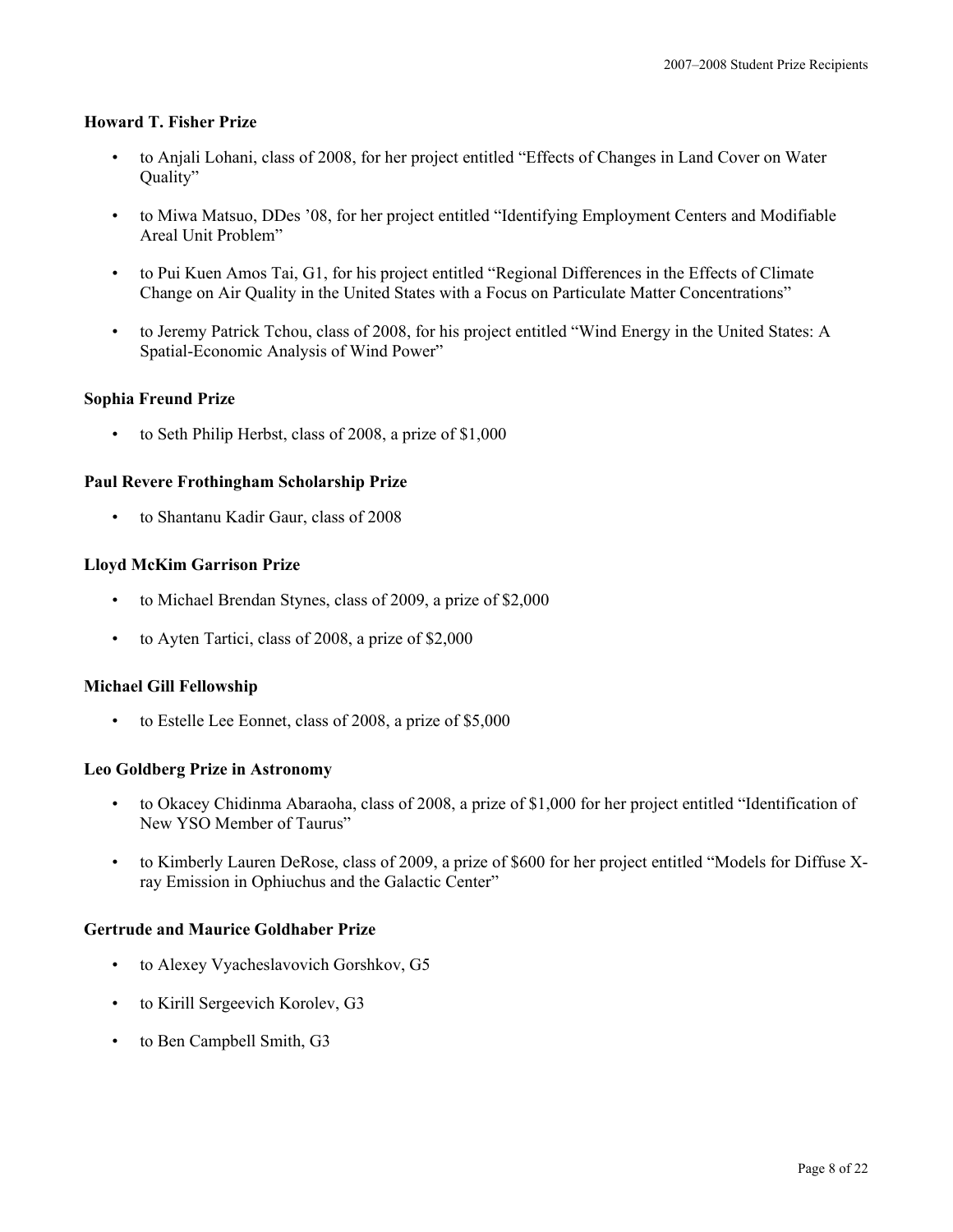# **Reverend Peter J. Gomes Prize in Religion and Ethnicity**

• to Lisette Nnenna Enumah, class of 2008

# **Graduate English Commencement Oration Prize**

• to Anthony Christopher Woods, MPP '08

## **Jane C. Grant Junior Prize**

• to Genevieve Terese Bonadies, class of 2008

## **Jane C. Grant Senior Prize**

• to Katy Rebecca Mahraj, class of 2008

## **John Green Prize**

• to Elizabeth Chueih Lim, class of 2008, a prize of \$7595.47 for her project entitled "Windfalls"

## **Kate and Max Greenman Prize**

- to Richard Kyle Bean, class of 2009
- to Benjamin Belser, class of 2009
- to Michael Edward Birnbaum, class of 2008
- to Lewis Edward Morel Bollard, class of 2009
- to Anthony Joseph Mouly Carlson, class of 2009
- to Andrew Wallace Laing, class of 2008

#### **Seymour E. and Ruth B. Harris Prize for Honors Thesis in Economics**

• to Jonathan Paul Lee, class of 2008, a prize of \$3,500 for his project entitled "Investigating the Labor Supply Implications of Kahneman's Peak End Rule"

## **Seymour E. and Ruth B. Harris Prize for Honors Thesis in the Social Sciences**

• to Eva Lopatin Dickerman, class of 2008, a prize of \$3,500 for her project entitled "Before the Law Stands a Doorkeeper: Race, National Belonging, and the Quest for Minority Citizenship in Post-Imperial Austria, 1920–1924"

# **Harvard College Women's Leadership Award**

• to Katherine Alice Beck, class of 2008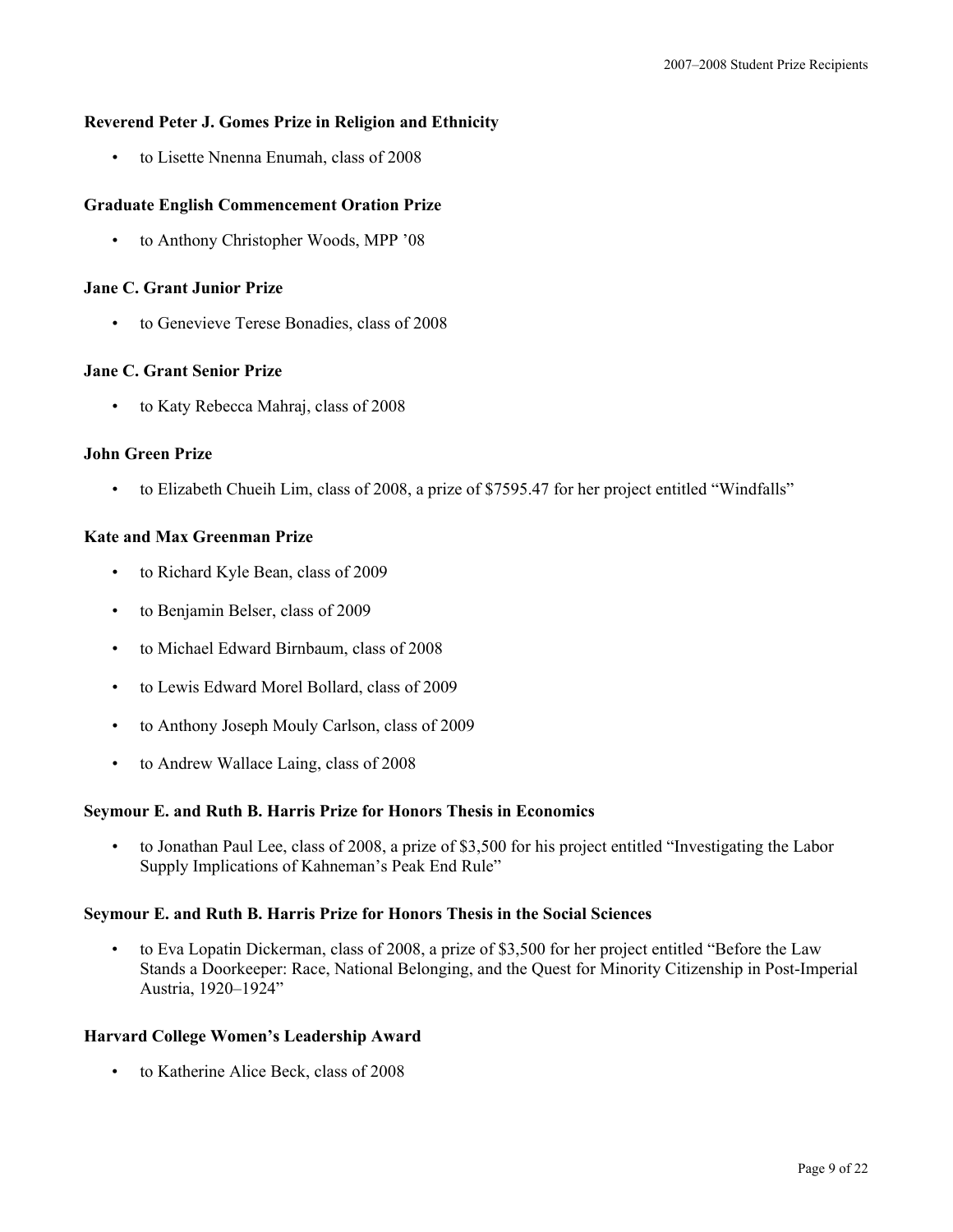## **Harvard Monthly Prize**

- to Jesse William Barron, class of 2009
- to Emily Claire Graff, class of 2010
- to Andrew Beckmann Sellergren, class of 2008
- to Jessica Lauren Talley, class of 2009

## **Harvard-Radcliffe Foundation for Women's Athletics Award**

- to Maureen Eleise Boyle, class of 2008
- to Alexa Rachel Weingarden, class of 2008

## **Lawrence J. Henderson Prize**

• to Katharine Rose Clapham, class of 2008, for her project entitled "A Tiny Protein Links Two Morphogenetic Processes in a Bacterium"

## **Clemens Herschel Prize**

• to Anjali Lohani, class of 2008, a prize of \$200 for books

#### **Department of History Junior Essay Prize**

• to Tyler Beck Goodspeed, class of 2007, a prize of \$100 for his project entitled "On Overcoats and Interest Rates: Keynes, Hayek, and the Riddle of the Review"

#### **Department of History Prize**

• to Eva Lopatin Dickerman, class of 2008, a prize of \$100 for her project entitled "Before the Law Stands a Doorkeeper: Race, National Belonging, and the Quest for Minority Citizenship in Post-Imperial Austria, 1920–1924"

#### **Philip Hofer Prize for Collecting Books or Art**

- to Philip Canning Mead, G6, a first-place prize of \$2,000 for his project entitled "The Art of War in Revolutionary America"
- to Noah Maurice Silver, class of 2010, a second-place prize of \$1,000 for his project entitled "Figbash and Wild Things: The Illustrations of Edward St. John Gorey and Maurice Sendak"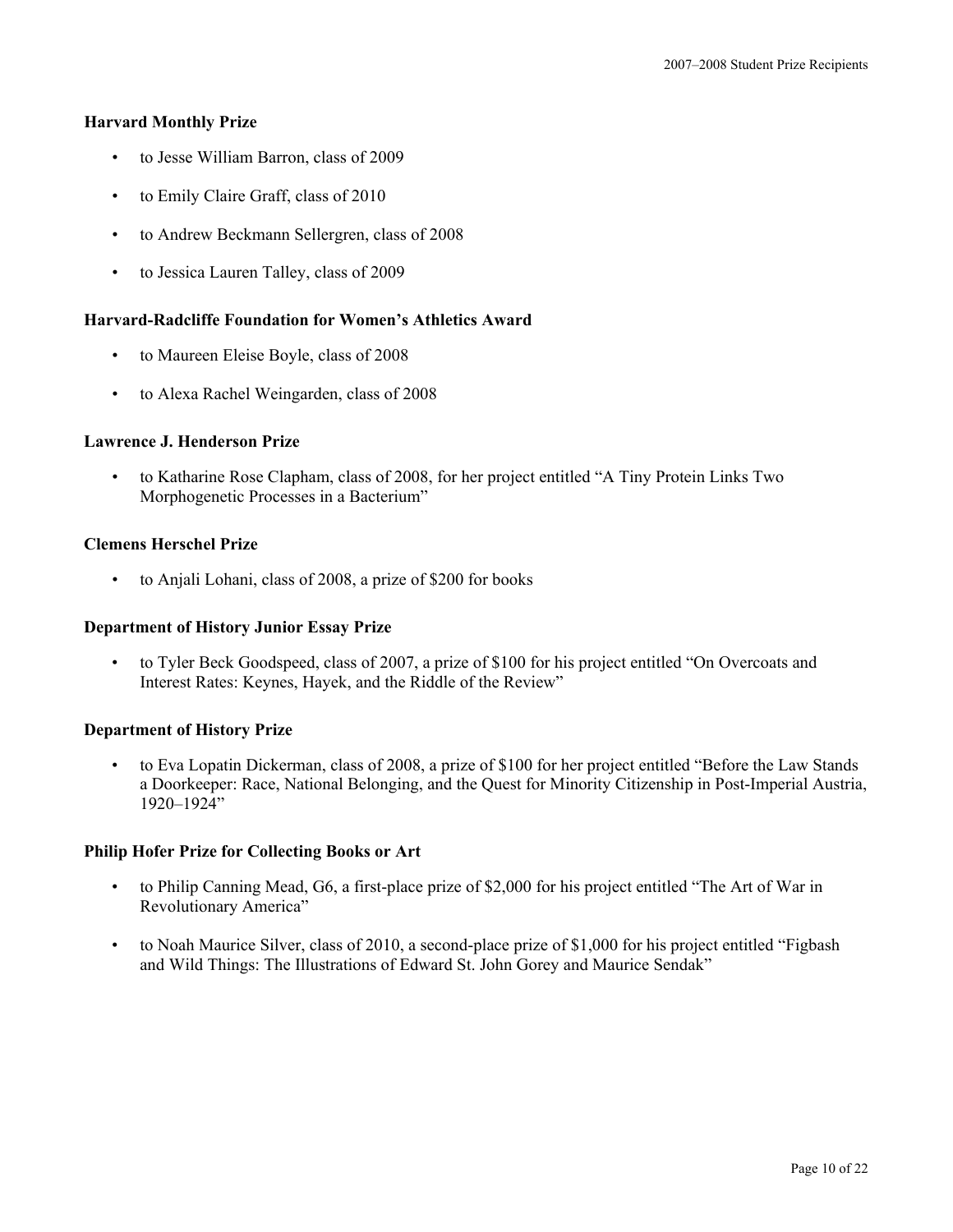## **Thomas Temple Hoopes Prize**

- to Stephen Marc Amrock, class of 2008, a prize of \$3,500 for his project entitled "Globalizing Actionable Rights: The Role of Policy Elites in Health Care Reform in Chile and Bolivia, 1982–2007"
- to Jordan Carmichael Baehr, class of 2008, a prize of \$3,500 for his project entitled "From Every Subtle Thing We Do: Capitalist Socialization in Communist China"
- to Marco Perry Basile, class of 2008, a prize of \$3,500 for his project entitled "Zarathustra as a 'Good European': From Nietzsche's City-State to His Anti-Politics"
- to Anna Francesca Bonnell-Freidin, class of 2008, a prize of \$3,500 for her project entitled "Claims to Power: *Virtus* in Valerius Maximus' *Facta et Dicta Memorabilia*"
- to Katherine Richards Brunson, class of 2008, a prize of \$3,500 for her project entitled "Shifting Animal Exploitation Strategies in Late Neolithic China: A Zooarchaeological Analysis of the Longshan Site of Taosi, Shanxi Province"
- to Robert Daniel Cecot, class of 2008, a prize of \$3,500 for his project entitled "People Helping (White) People: Evidence of Racial Discrimination in Peer-to-Peer Lending"
- to Can Cenik, class of 2008, a prize of \$3,500 for his project entitled "Loss of Genetic Variation in Salmon and the Coalescent Effective Population Size"
- to Curtis Kwinyen Chan, class of 2008, a prize of \$3,500 for his project entitled "Being B-Boys: Style, Identity, and Respect among New England and Miami Street Dancers"
- to Alexander Chase-Levenson, class of 2009, a prize of \$3,500 for his project entitled "A Gate for the Whole Continent: Quarantine, Illness, and the Imaginative Geography of British Travel to the East, 1780–  $1850"$
- to Sakura Marcelle Christmas, class of 2007, a prize of \$3,500 for her project entitled "Drafting Primitivity: The Oroqen in Japanese Manchuria, 1932–1945"
- to Katharine Rose Clapham, class of 2008, a prize of \$3,500 for her project entitled "A Tiny Protein Links Two Morphogenetic Processes in a Bacterium"
- to Frederic Nolan Clark, class of 2008, a prize of \$3,500 for his project entitled "*Historae Veritas* and the First Historiographer: Reading Dares Phrygius in the Middle Ages"
- to Victoria Elizabeth Clark, class of 2008, a prize of \$3,500 for her project entitled "Alternative Splicing Factor Sfrs Is Required for Terminal Differentiation of Rod Photoreceptor Outer Segments in the Mouse Retina"
- to Dustin Tate Clausen, class of 2008, a prize of \$3,500 for his project entitled "The Springer Correspondence"
- to Chiara Condi, class of 2008, a prize of \$3,500 for her project entitled "'If Francis had upheld him to the last, he would have been the Luther of France': The Trial of Louis de Berquin, 1523–1529"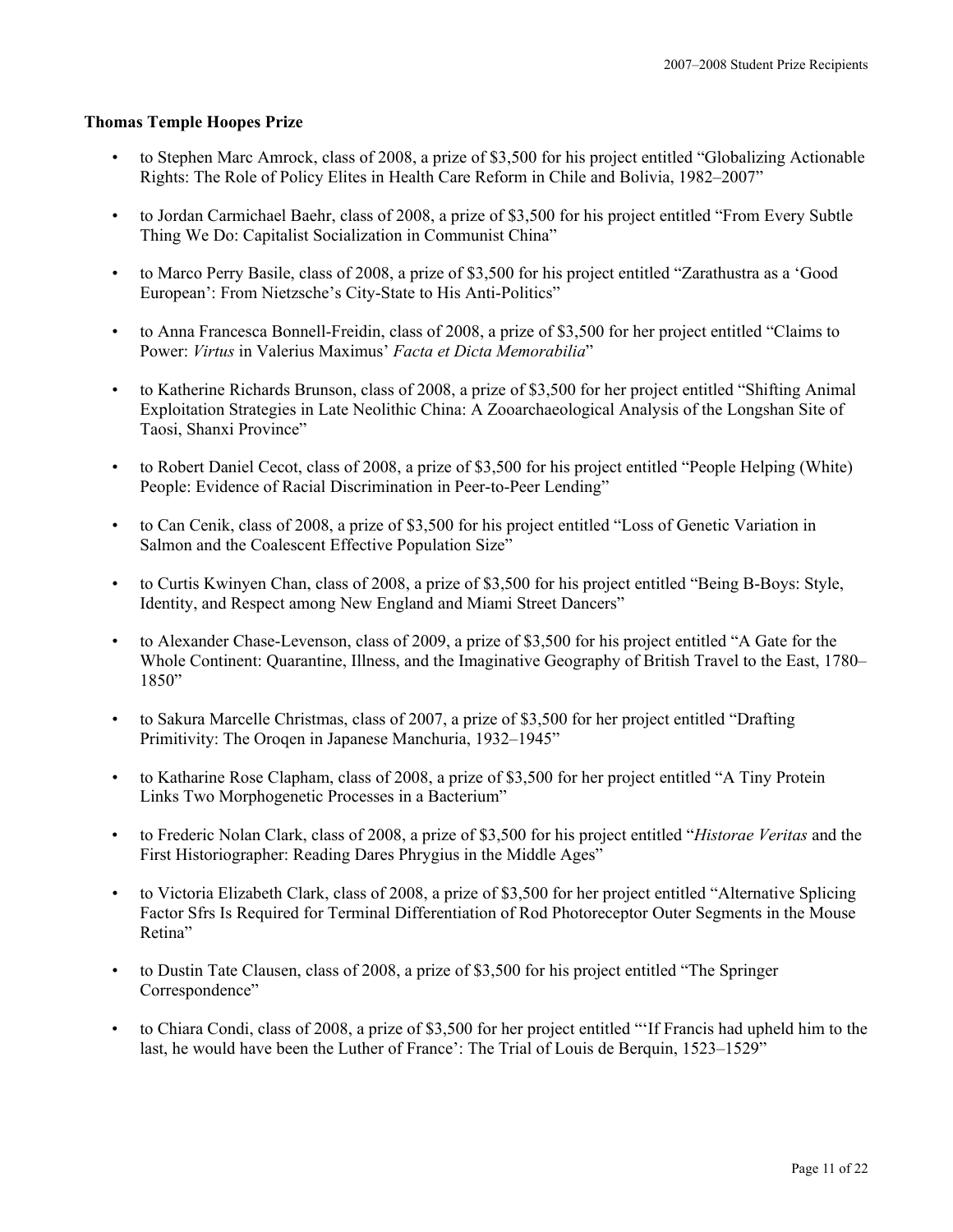- to Michael Edward Coulter, class of 2008, a prize of \$3,500 for his project entitled "Slightly Salivating, over Your Fever: Mercury in Therapeutic Medicine during the Eighteenth and Early Nineteenth Centuries"
- to Henry McLean Cowles, class of 2008, a prize of \$3,500 for his project entitled "Harmless, Beautiful, or Rare: The Origins of Wildlife Protection in Britain, 1860–1873"
- to Richard Conrad Cozzens, class of 2008, a prize of \$3,500 for his project entitled "'We're not Gs— We're Arabs': Arab Identity in the Politics and Poetics of Rap in Jordan, Syria, and Palestine"
- to Abigail Wadsworth Darby, class of 2008, a prize of \$3,500 for her project entitled "A Panel of Judges: The Response of the American Medical Profession to Koch's Discovery of the Tubercle Bacillus"
- to Elizabeth Brodie David, class of 2008, a prize of \$3,500 for her project entitled "History for a Changed World? Geoffrey Barraclough, the Campaign for Universal History, and the English Historical Profession in the Mid-Twentieth Century"
- to John Oliver Davies, class of 2008, a prize of \$3,500 for his project entitled "Milton's Teleological Psychology"
- to Denise Linda Delaney, class of 2008, a prize of \$3,500 for her project entitled "Marginality and Violence: The Experience of Being a Desplazado in the Colombian Capital"
- to Eva Lopatin Dickerman, class of 2008, a prize of \$3,500 for her project entitled "Before the Law Stands a Doorkeeper: Race, National Belonging, and the Quest for Minority Citizenship in Post-Imperial Austria, 1920–1924"
- to Darja Djordjevic, class of 2008, a prize of \$3,500 for her project entitled "Persecution and the Double Bind: An Ethnographic Study of Women Asylum Seekers and the *Comite medical pour les exiles*"
- to Chiazotam Nkemdilim Ekekezie, class of 2008, a prize of \$3,500 for her project entitled "'Make Jealousy for Her': Witchcraft, 'Modernity,' and Local Anxieties about Moralized Reproduction in Malawi"
- to Kevin Joseph Feeney, class of 2008, a prize of \$3,500 for his project entitled "Forget the Facts: Navigating Identities in David Bradley's *The Chaneysville Incident* and Colson Whitehead's *The Intuitionist* and *John Henry Days*"
- to Jhoshua William Friedman, class of 2008, a prize of \$3,500 for his project entitled "Gregory the Great and the Myth of the Gregorian Chant"
- to Maria Olegovna Godina, class of 2008, a prize of \$3,500 for her project entitled "Giving What They Deserve: The Case against Desert as a Reason for Action"
- to Tyler Beck Goodspeed, class of 2007, a prize of \$3,500 for his project entitled "Rethinking the Keynesian Revolution: Keynes, Hayek, and the Wicksell Connection"
- to Adam Michael Guren, class of 2008, a prize of \$3,500 for his project entitled "The Marriage Market Returns to College Quality"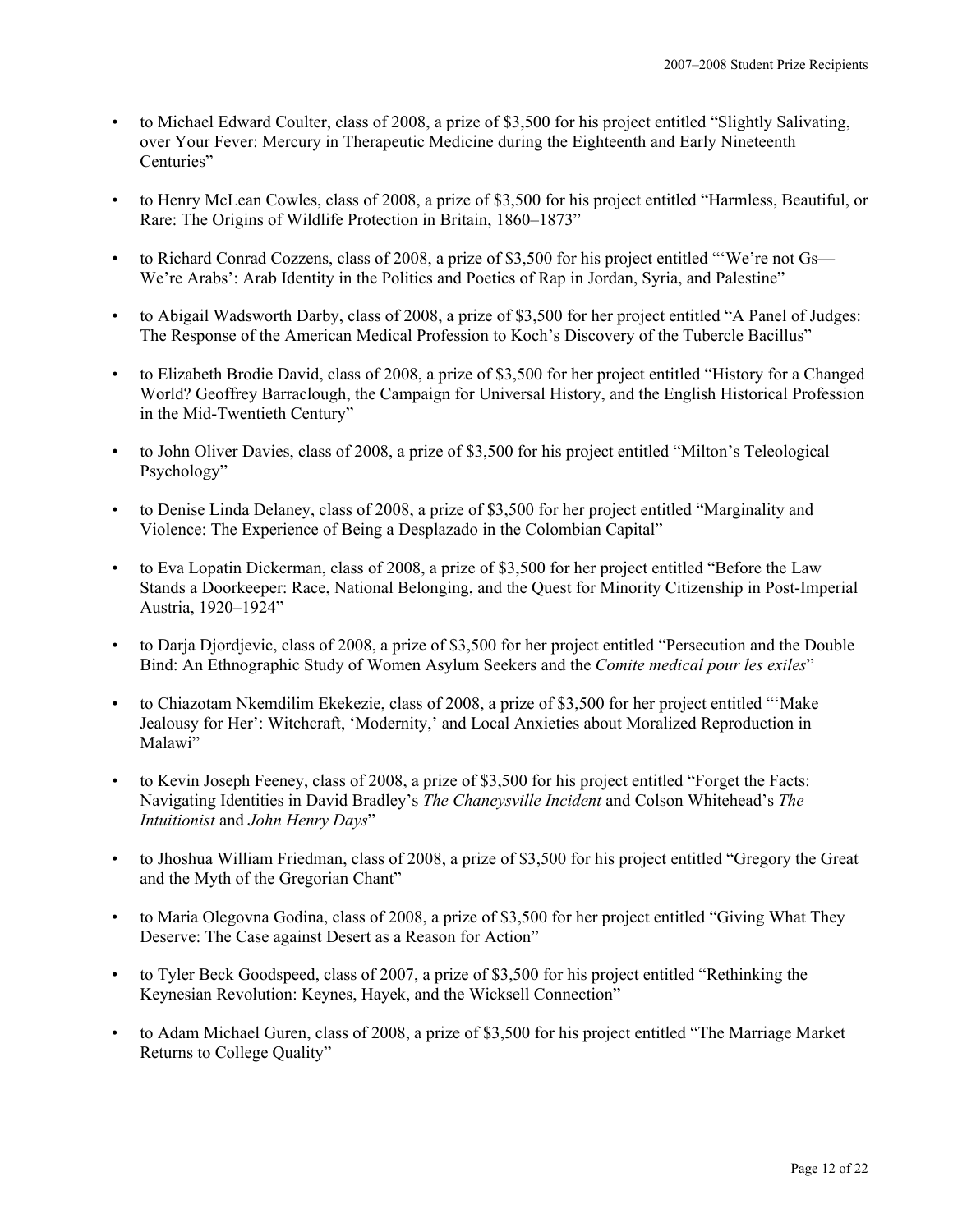- to Milo Michael Harman, class of 2008, a prize of \$3,500 for his project entitled "Blurred Binarism: Jewish Identity in the Case of the Falash Mura"
- to Nicholas Christian Hayes, class of 2008, a prize of \$3,500 for his project entitled "From Reverence to Reconciliation: The Kantian Genesis of Hegel's Conception of Freedom"
- to Erika Christine Helgen, class of 2008, a prize of \$3,500 for her project entitled "A Polish Pope in Puebla: Liberation Theology, Ecclesiology, and the Third General Conference of the Latin American Episcopate"
- to Seth Philip Herbst, class of 2008, a prize of \$3,500 for his project entitled "Two Dramas Both Alike: Words, Music, and Imagination in Shakespeare's and Prokofiev's Versions of *Romeo and Juliet*"
- to Miriam Reisner Hinman, class of 2008, a prize of \$3,500 for her project entitled "Degradation Patterns in Subfossil Collagen on Archaeological Sites: New Evidence from Pyrolysis GC-MS and Solid State 13C NMR"
- to Brandon Stuart Imber, class of 2007, a prize of \$3,500 for his project entitled "Rational Design, Chemical Synthesis, and Biological Evaluation of a Small Molecule Library Targeting Histone Demthylases"
- to Roumiana Ivanova, class of 2008, a prize of \$3,500 for her project entitled "Europe's Soft Power: Limits and Possibilities"
- to Mollie Margaret Kirk, class of 2008, a prize of \$3,500 for her project entitled "Nationalism for Sale: The Commoditization of History and Collective Memory in China's Red Tourism"
- to Ivan Kotchetkov, class of 2008, a prize of \$3,500 for his project entitled "Developmental Anatomy and Molecular Identity of Intra-Telencephalic Corticostriatal Projection Neurons"
- to Eric Iraklis Nikolaos Kouskalis, class of 2008, a prize of \$3,500 for his project entitled "Does Not Compute: The Introduction of New Technologies to South African and Namibian Classrooms"
- to Ajay Ganesh Kumar, class of 2008, a prize of \$3,500 for his project entitled "Driving to God: Ohio and Social Density Theory of Religiosity"
- to Roland Oliver Lamb, a prize of \$3,500 for his project entitled "This, That, and the Other: Zhuangzi's *Sotto Voce* Ontology"
- to Matthew Scott Lebowitz, class of 2008, a prize of \$3,500 for his project entitled "Consumption of Science and Its Effects on Attitudes"
- to Jordan Gabriel Eckton Lee, class of 2008, a prize of \$3,500 for his project entitled "In Search of an Alternative: Negotiating Legitimacy in Reform Era China"
- to Jonathan Paul Lee, class of 2008, a prize of \$3,500 for his project entitled "Investigating the Labor Supply Implications of Kahneman's Peak End Rule"
- to Rachel Elisabeth Lefebvre, class of 2008, a prize of \$3,500 for her project entitled "Molecular Dissection of TGF-B Induced Signal Transduction Pathways Controlling T-cell Differentiation"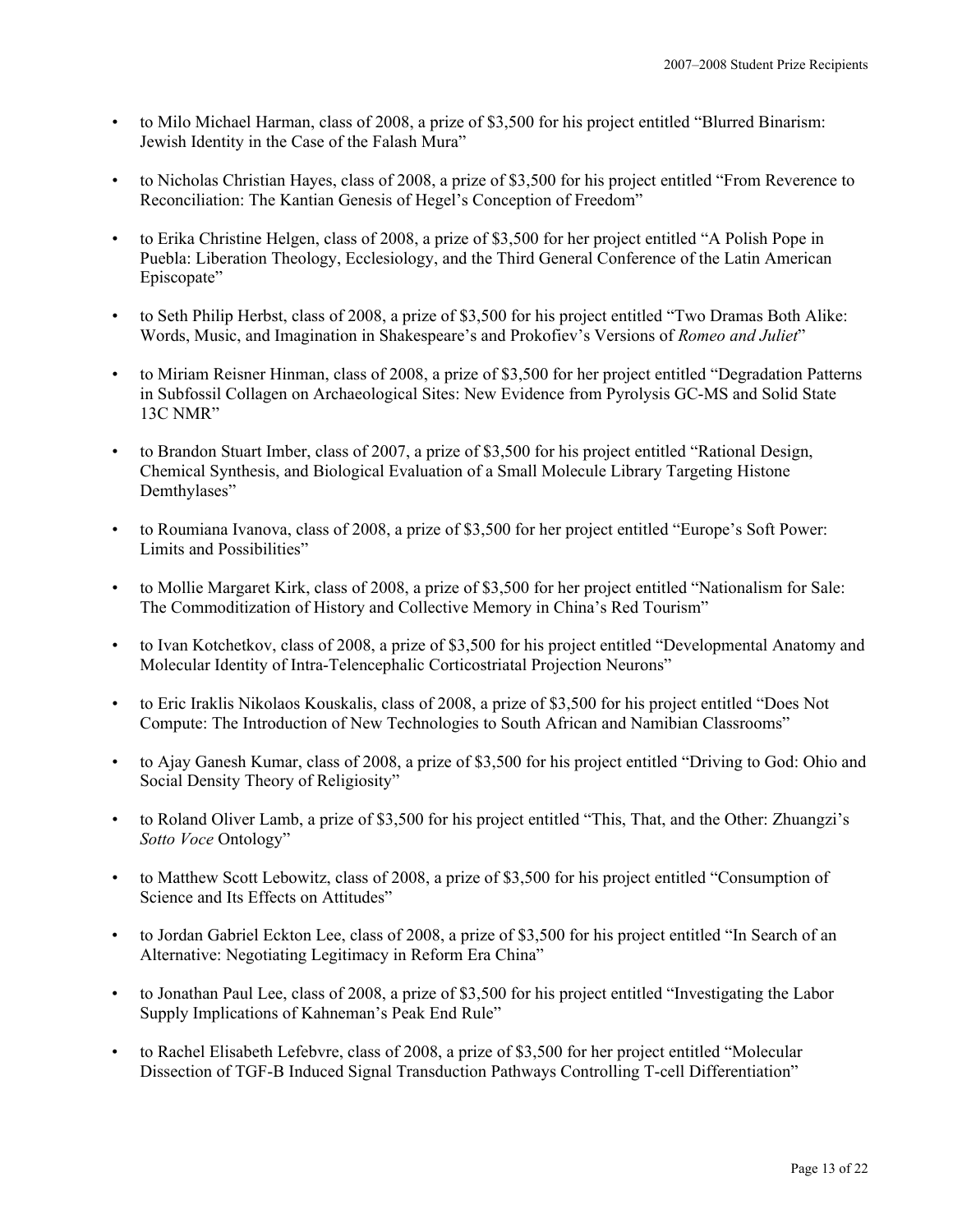- to Paul Peter Linden-Retek, class of 2008, a prize of \$3,500 for his project entitled "Public Responsibility, Solidarity, and Citizenship: Václav Havel and Jürgen Habermas on Morality and Democratic Politics"
- to William Hughlett Malone, class of 2008, a prize of \$3,500 for his project entitled "'I Think What I See': A. R. Ammons' Poetics of the Real"
- to Elizabeth Carole McKenna, class of 2008, a prize of \$3,500 for her project entitled "To Be Human Is to Be a Capitalist: A Discursive Critique of Microfinance with a Case Study of Poverty, Power, and Change in Brazil's Favelas"
- to Sophia Kim McKinley, class of 2008, a prize of \$3,500 for her project entitled "Sleep, Learning, and Memory in the Elderly"
- to Luke Michael Messac, class of 2008, a prize of \$3,500 for his project entitled "Lazarus at America's Doorstep: Elites and Framing in Federal Appropriations for Global AIDS Relief"
- to Alison Beth Miller, class of 2008, a prize of \$3,500 for her project entitled "Explicit Class Field Theory in Function Fields: Gross-Stark Units and Drinfeld Modules"
- to Danny Mou, class of 2008, a prize of \$3,500 for his project entitled "Edgetic-Profiling of Disease-Associated TP73L Mutant Proteins"
- to David Mou, class of 2008, a prize of \$3,500 for his project entitled "Improving the 'Brainbow' System for Multi-color Cellular Labeling Using Epitope-Tags and Antibodies"
- to Evan Alexander O'Donnell, class of 2008, a prize of \$3,500 for his project entitled "Geometric Core Knowledge: Partial Maps, Length, and Angle"
- to Endria Richardson, class of 2008, a prize of \$3,500 for her project entitled "Lullwater"
- to Ari Solomon Ruben, class of 2008, a prize of \$3,500 for his project entitled "Testing Suffrage: Literacy and the Right to Vote in New York, 1915–1975"
- to Adam Xianpeng Sang, class of 2008, a prize of \$3,500 for his project entitled "Zebrafish Primordial Germ Cells Require Insulin-Like Growth Factor Signaling for Directional Migration"
- to Caroline Lillian Schopp, class of 2008, a prize of \$3,500 for her project entitled "Monument and Counter-Monument: The Sculptural Libraries of Anselm Kiefer, Micha Ullman, and Rachel Whiteread"
- to Samuel Conrad Scott, class of 2008, a prize of \$3,500 for his project entitled "The Enlightenment of Bryan Edwards: Slavery, Fear, and Historical Writing in the Eighteenth-Century Atlantic"
- to Francesca Scottoline Serritella, class of 2008, a prize of \$3,500 for her project entitled "White Snakeroot and Other Summer Wildflowers"
- to Jonathan Michael Siegel, class of 2008, a prize of \$3,500 for his project entitled "The Local Impact of Interstates: Assessing the Effect of Highway Construction on Surrounding Neighborhoods"
- to Jeremy Samuel Singer-Vine, class of 2008, a prize of \$3,500 for his project entitled "Allan Sekula, Sebastiao Salgado, and the Challenges of Labor Photography"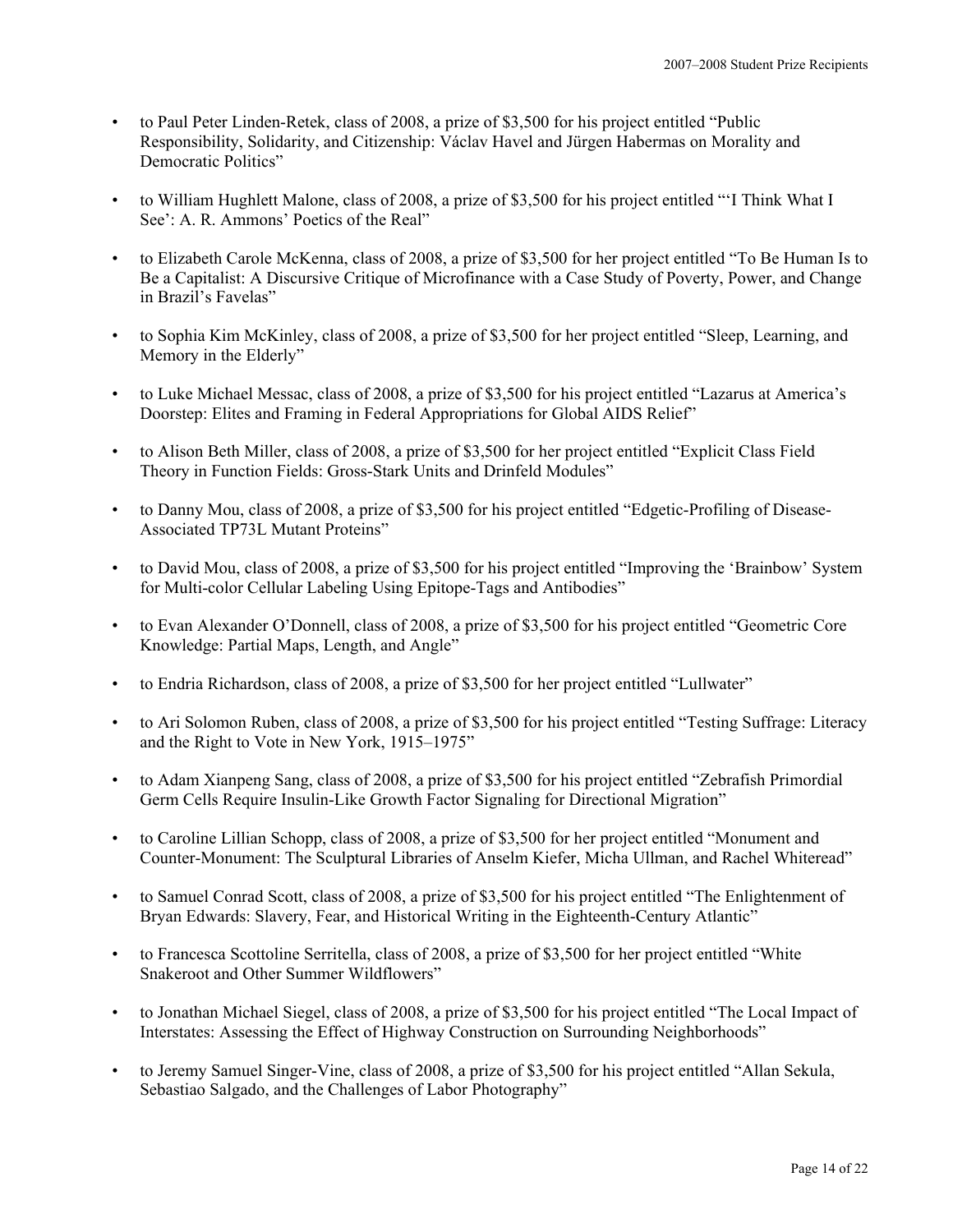- to Cecilia Isabel Soler, class of 2008, a prize of \$3,500 for her project entitled "The Divine Parody: Camus' *La Chute* in the Words of Dante"
- to Hummy Song, class of 2008, a prize of \$3,500 for her project entitled "Beyond the Pale: Rethinking American Concepts of Whiteness through Takao Ozawa v. United States (1922)"
- to Jacqueline Eve Stenson, class of 2009, a prize of \$3,500 for her project entitled "Appropriate Rondaval Chimney: Reducing Indoor Air Pollution in Rural Southern Africa"
- to Michelle Anne Steward, class of 2008, a prize of \$3,500 for her project entitled "Not in My Front Yard: The Use of Neighborhood Appearance in the Construction of Moral Boundaries"
- to Daniel Aaron Stolper, class of 2008, a prize of \$3,500 for his project entitled "Constraining the Physiological Activity of Deep-Sea Sedimentary Microbial Communities"
- to Jie Tang, class of 2008, a prize of \$3,500 for his project entitled "Informativeness and Incentive-Compatibility for Reputation Systems"
- to Elina Tetelbaum, class of 2007, a prize of \$3,500 for her project entitled "A Sobering Look at How Minimum Legal Drinking Age Laws Affect Traffic Fatalities"
- to Adaner Usmani, class of 2008, a prize of \$3,500 for his project entitled "Reimagining the Revolutionary Vanguard: Frantz Fanon and the Task of the Intellectual"
- to Katherine Douglas Van Schaik, class of 2008, a prize of \$3,500 for her project entitled "The Multiplication of Meaning: The Identification and Characterization of the San Callisto Banquet Images"
- to Beatrice Viramontes, class of 2008, a prize of \$3,500 for her project entitled "Journeys to Aztlán: The (Re)creation of Pre-Columbian Forms in the Contemporary Chicano Murals of Los Angeles"
- to Anh-Thu Elaine Vo, class of 2008, a prize of \$3,500 for her project entitled "Mercury Exposure and Evolutionary Genetics of Heavy Metal Regulation in Black-Footed Albatrosses (*Phoebastria nigripes*)"
- to Ana Katherine Rosen Vollmar, class of 2008, a prize of \$3,500 for her project entitled "Whose Voice? Whose History? Human Representation in Edward Palmer's Ethnobotanical Collections, 1869–1896"
- to Peter Pei Wang, class of 2008, a prize of \$3,500 for his project entitled "Identifying Novel Genes Involved in Sensory Neuron Function"
- to William Adam Werbel, class of 2008, a prize of \$3,500 for his project entitled "Shoes: The Arch Enemy? Contrasting the Kinetics and Kinematics of Habitually Shod and Habitually Barefoot Runners"
- to Rachel Eva Whitaker, class of 2008, a prize of \$3,500 for her project entitled "Beyond Books: Film Production and Distribution at the Grove Press Publishing House"
- to Clement Biddle Wood, class of 2008, a prize of \$3,500 for his project entitled "Horatius de Amicitia: Maecenas and the Discourse of Friendship in the Poetry of Horace"
- to Bobby Xiaoke Xu, class of 2008, a prize of \$3,500 for his project entitled "The Effect of Relationships on Contract Choice: A Theoretical Approach"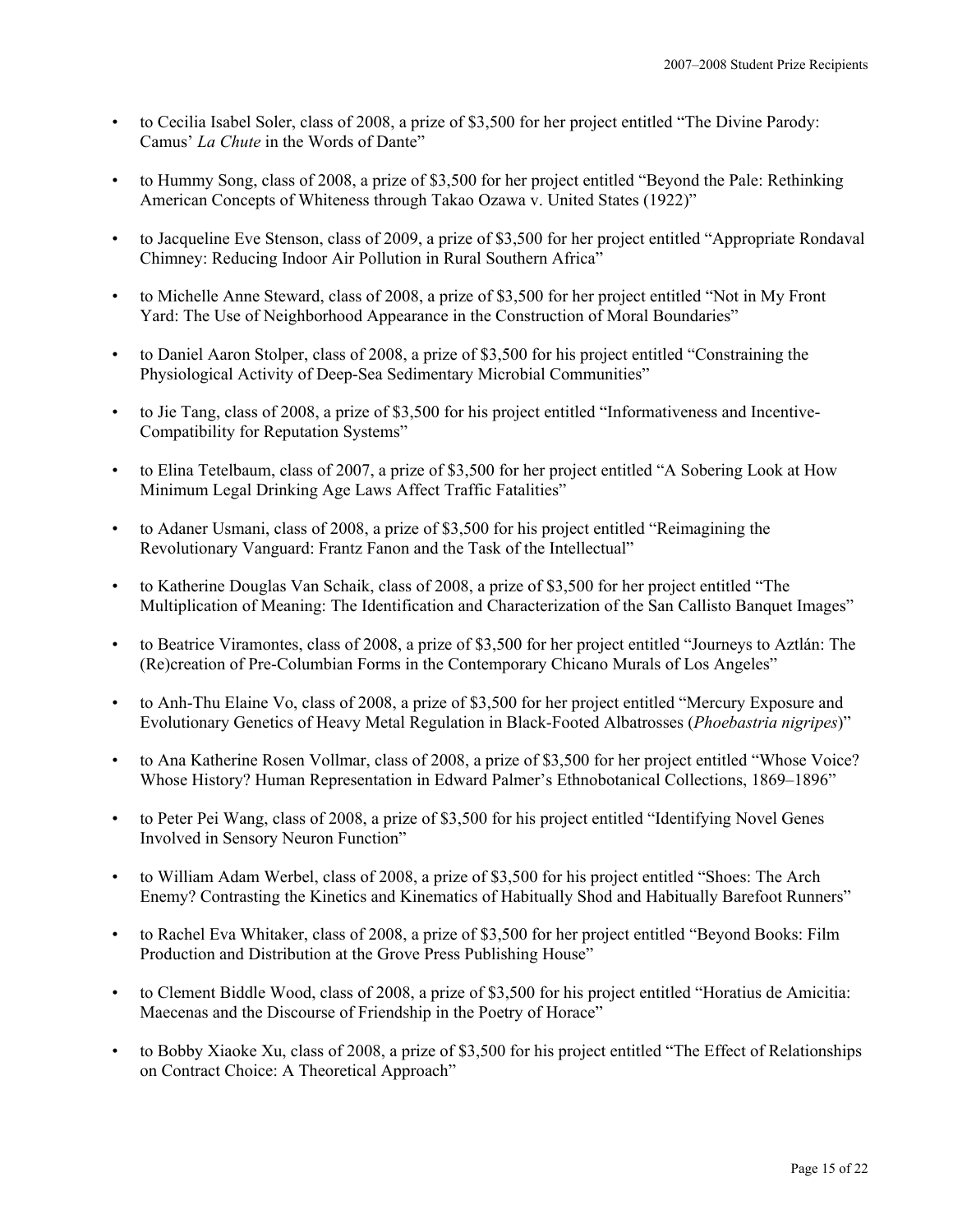- to Yoshitaka Yamamoto, class of 2008, a prize of \$3,500 for his project entitled "Flash, Roar, Dream: A Reading of the Dream Imagery in the Hiroshima and Nagasaki Atomic Bomb Testimonial Literature alongside Freud, Lacan, and Coleridge"
- to Crystal Yang, class of 2007, a prize of \$3,500 for her project entitled "An Empirical Analysis of Rape Shield Legislation"
- to Elisa Tiannuo Zhang, class of 2008, a prize of \$3,500 for her project entitled "Distinct Sets of mRNA Target Exhibit Differential miRNA Dose Responses"

# **Charles Edmund Horman Prize**

- to Jack Saebyok Kim, class of 2011
- to Joseph Francis Quinn, class of 2008
- to David Schurman Wallace, class of 2011

## **Kathryn Ann Huggins Prize**

• to Sarah Kate Howard, class of 2008, for her project entitled "'Keepin' It Real,' Queering the Real: Queer Hip Hop and the Performance of Authenticity"

## **Ephraim Isaac Prize for Excellence in African Studies**

• to Obinna Ogechukwu Orji, class of 2008

## **George Arthur Knight Prize**

• to Jean-François Emmanuel Charles, G3, a prize of \$3,764.12 for his project entitled "Bleu 3"

## **Morris Kronfeld Prize**

to Robert Daniel Cecot, class of 2008

#### **Lawrence Lader Prize in Expository Writing**

• to Noah Alexander Hoch, class of 2011, for his project entitled "Gothicism and Madness : Where Reality and Consciousness Intersect"

## **Newbold Rhinelander Landon Memorial Scholarship Prize**

- to Jeremy Kevin Lin, class of 2008
- to Jordan Daniel Teti, class of 2008

#### **Harold Langlois Award**

• to Ana Carolina Pires De Aguiar, A.L.M. '08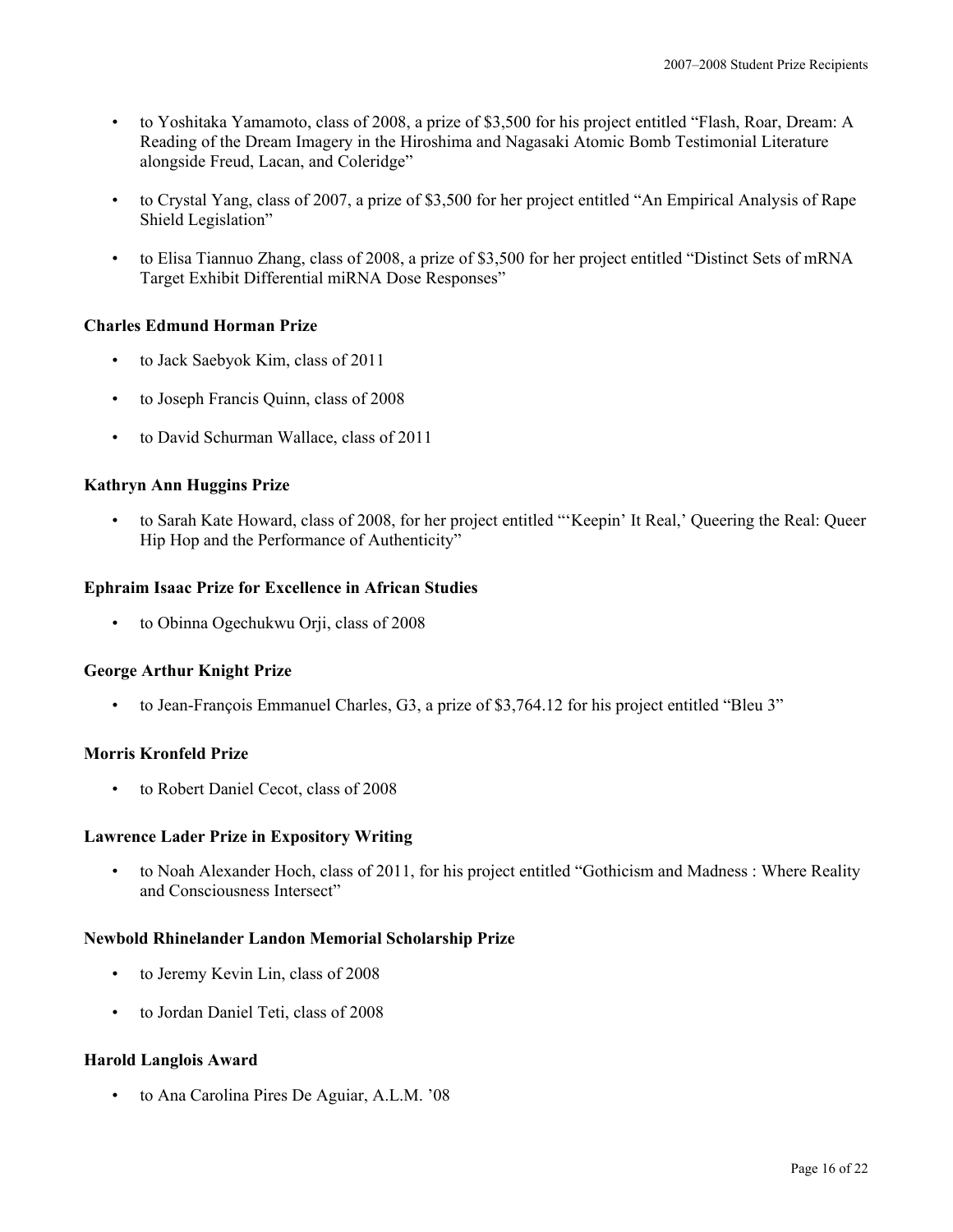## **Dorothy Hicks Lee Prize**

• to Kevin Joseph Feeney, class of 2008, for his project entitled "Forget the Facts: Navigating Racial and Professional Identities in David Bradley's *The Chaneysville Incident* and Colson Whitehead's *The Intuitionist* and *John Henry Days*"

## **Doris Cohen Levi Prize**

• to Arlo Daniel Hill, class of 2008

## **Jonathan M. Levin Prize for Teaching and Social Justice**

• to Andrew Barrow Malone, class of 2008

## **Jonathan Levy Award**

• to Sophie Charlotte Kargman, class of 2008

## **Alain LeRoy Locke Prize for Academic Excellence**

• to Sarah Kate Howard, class of 2008, for her project entitled "'Keepin' It Real,' Queering the Real: Queer Hip Hop and the Performance of Authenticity"

## **Hugh F. MacColl Prizes**

• to Michael Lee Schachter, class of 2009, a prize of \$1574.08 for his project entitled "Book of Prayer"

## **Kenneth Maxwell Thesis Prize in Brazilian Studies**

• to Gregory Ryan Scruggs, class of 2008, for his project entitled "Reading Space and Place between *Morro* and *Asfalto*: An Itinerary through the Contemporary Zona Sul: City Rio de Janeiro"

## **Perry Miller Prize**

• to Ofole Ugonna Mgbako, class of 2008

#### **Tazuko Ajiro Monane Prize**

• to Rachel Krivin Staum, class of 2009, a prize of \$2,000

#### **Elaine Mossmann Prize**

• to Matthew William Mosca, Ph.D. '08

## **David B. Mumford Undergraduate Mathematics Prize**

• to Dustin Tate Clausen, class of 2008, a prize of \$800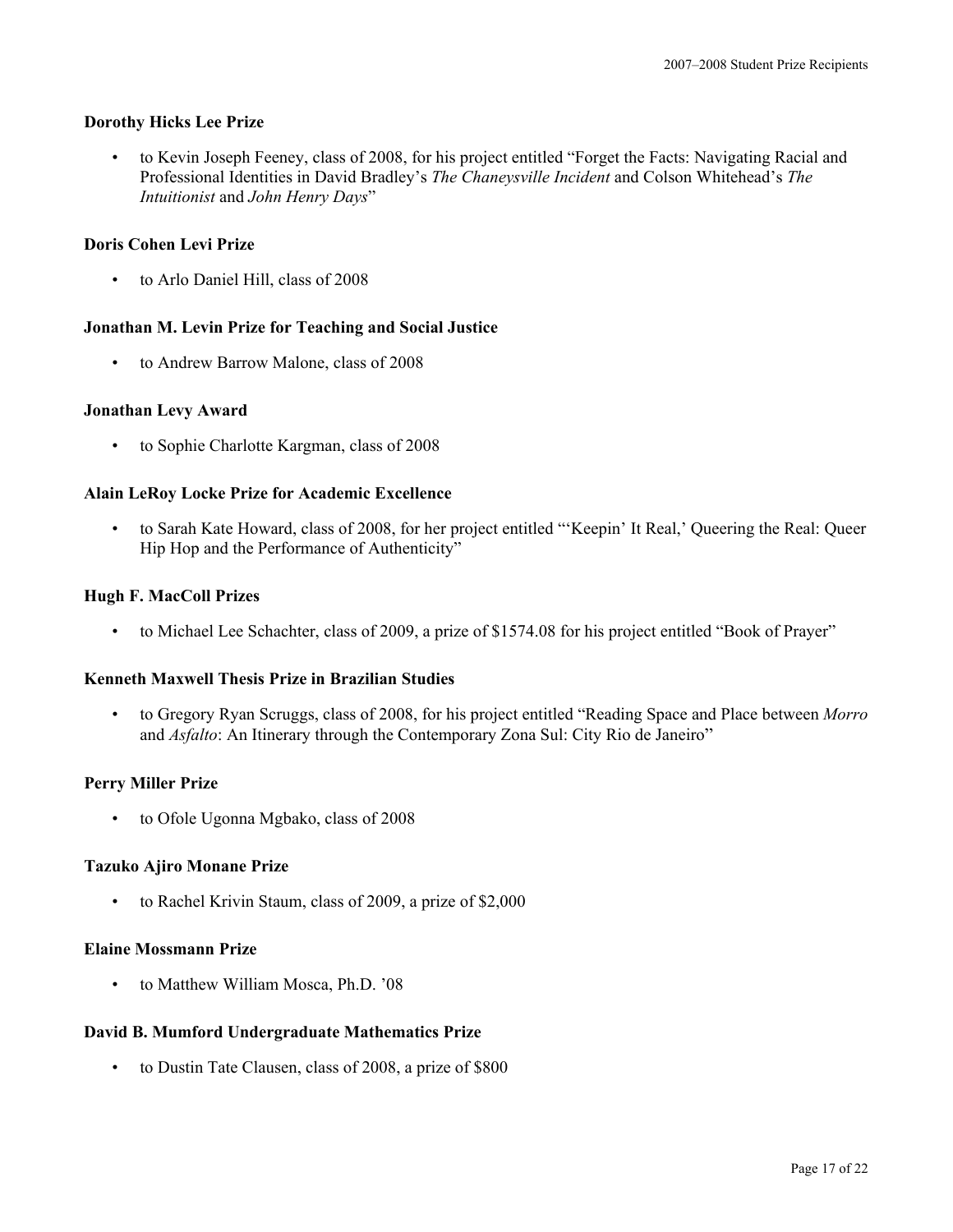#### **Noma-Reischauer Prizes in Japanese Studies**

- to Wright Hunter McDonald, class of 2008, for his project entitled "Empowered Equities: Shareholders' Activism and Convergence in Japanese Corporate Governance"
- to Juergen Paul Melzer, A.M. '08, for his project entitled "Low Tech-High Impact: Nakayamasha and the Notion of Technological Progress in the Japanese Silk Industry"

## **Oliver-Dabney Junior Prize in History and Literature**

• to Olga Igorevna Zhulina, class of 2009

## **Oliver-Dabney Prize in History**

• to Erika Solomon, class of 2008

## **Oliver-Dabney Sophomore Prize in History and Literature**

• to Charles Richard Melvoin, class of 2010

## **Joseph Garrison Parker Prize**

• to Katherine Douglas Van Schaik, class of 2008

#### **Lee Patrick Award in Drama**

• to Michael James Robin, class of 2008

## **Reginald H. Phelps Prize**

- to John Matthew Axten, A.L.B. '08
- to Samuel Michael DiBattista, A.L.B. '08
- to Katrina Ellen Sylor, A.L.B. '08

#### **Wendell Phillips Memorial Scholarship Prize**

• to Geoffrey Alexander Smith, class of 2010

#### **Norman Podhoretz Prize in Jewish Studies**

• to Danielle Renee Sassoon, class of 2008, for her project entitled "From Consent to Descent: Ludwig Lewisohn's Anti-Assimilationism as a Product of Historical Change"

#### **Susan Anthony Potter Prize**

• to Anders Engberg-Pedersen, G5, a prize of \$2,000 for his project entitled "State of Exception: Literature and Cartography in the Wake of the Napoleonic Wars"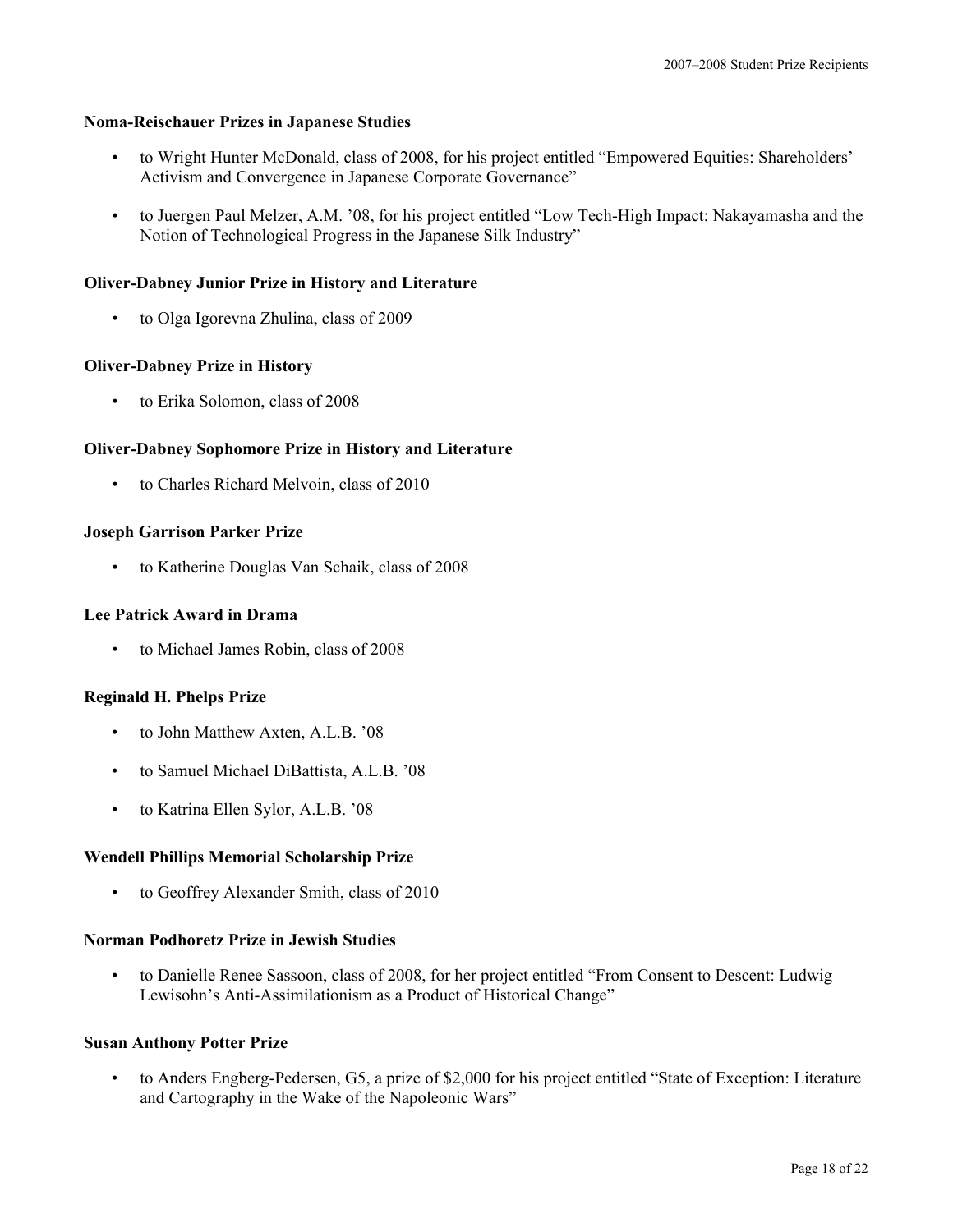## **Susan Anthony Potter Prize in Spanish Literature of the Golden Age**

- to Jennifer Joanne Blumberg, class of 2008, a prize of \$1,500 for her project entitled "La invención, la imitación y la narración en *Don Quixote de la Mancha*"
- to Monica Maria Renta, class of 2008, a prize of \$1,500 for her project entitled "La imaginación como facultad histórica en los episodios de la Cueva de Montesinos y del viaje de Clavileio"

## **Susan Anthony Potter Undergraduate Prize**

• to Christopher Henry Van Buren, class of 2008, a prize of \$1,250 for his project entitled "Pilgrim's Shadow: Allegory in the *Divine Comedy*"

## **John P. Reardon, Jr., Award**

• to Geoffrey Cook Rathgeber, class of 2008

## **Robert Fletcher Rogers Prize**

- to Scott Duke Kominers, class of 2009, a prize of \$400
- to Christian Zamora Jaen, class of 2011, a prize of \$400

#### **Robert and Maurine Rothschild Prize**

• to Ana Katherine Rosen Vollmar, class of 2008, for her project entitled "Whose Voice? Whose History? Human Representation in Edward Palmer's Ethnobotanical Collections, 1869–1896"

#### **Endicott Peabody Saltonstall Prize**

• to Ronald Kenneth Anguas, class of 2008

#### **Jack T. Sanderson Memorial Prize in Physics**

• to Kevin Torres Grosvenor, class of 2008

#### **Winthrop Sargent Prize**

- to Suparna Roychoudhury, G3, for her project entitled "Sickness and Subjectivity; or, The Anatomy of Shakespeare's *Sonnet 147*"
- to Matthew Moscicki Spellberg, class of 2009, for his project entitled "Pressing Fantasies: Feeling Dreams in *Romeo and Juliet*"

#### **Thomas Small Prizes**

- to Angela Ann Chi Chung, A.L.M. '08
- to Suzanne Julia Koven, A.L.M. '08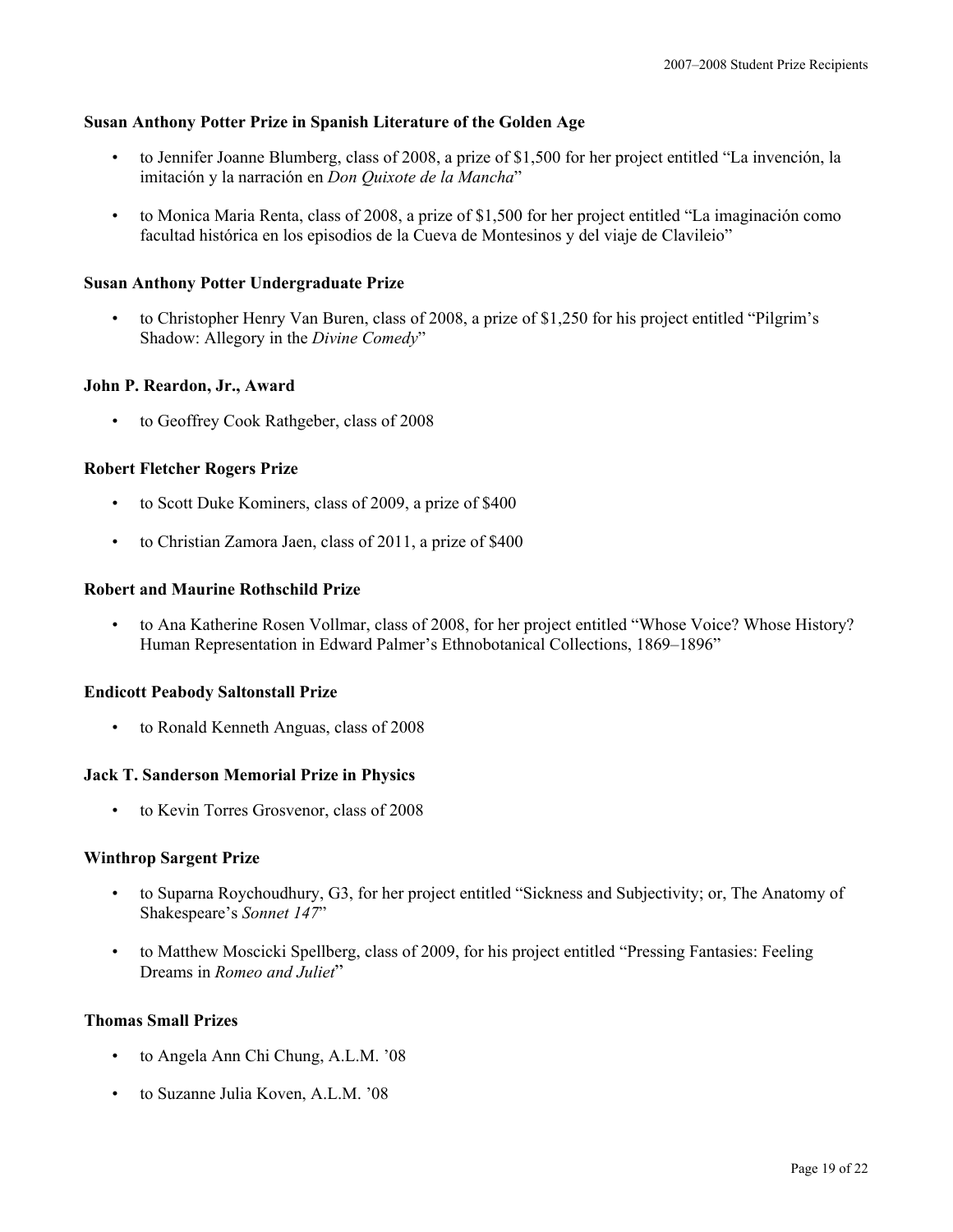## **George B. Sohier Prize**

• to Megan Elizabeth Galbreth, class of 2008, a prize of \$250 for her project entitled "Irony, Didacticism, and the Pragmatics of Reading"

## **Barbara Miller Solomon Prize**

• to Nathaniel Naddaff-Hafrey, class of 2008

## **Sosland Prize in Expository Writing**

• to Elise Xixian Liu, class of 2011, for her project entitled "The Infamous Hourglass: Constructing the Perfect Female Figure"

## **Adelbert W. Sprague Prize**

• to Tahsin Tolga Yayalar, G5, a prize of \$1922.13 for his project entitled "Three Imaginary Spaces after Hadid"

## **Phyllis Strimling Award**

• to Jacqueline Nkiruka Mordi, CM '08

## **Louis B. Sudler Prize in the Arts**

- to Bong Ihn Koh, class of 2008
- to Elizabeth Chueih Lim, class of 2008

#### **Charles Sumner Prize**

- to Katerina Linos, Ph.D. '07, a prize of \$6,000 for her project entitled "Diffusion of Social Policies Across OECD Countries"
- to Aziz Fidel Rana, Ph.D. '07, a prize of \$6,000 for his project entitled "Settler Empire and the Promise of American Freedom"

## **Tau Beta Pi Prize**

• to Connie Cheng, class of 2008, a prize of \$100

#### **Alexis de Tocqueville Prizes in Social Studies**

• to Jeremy Samuel Singer-Vine, class of 2008, a prize of \$500 for his project entitled "Allan Sekula, Sebastiao Salgado, and the Challenges of Labor Photography"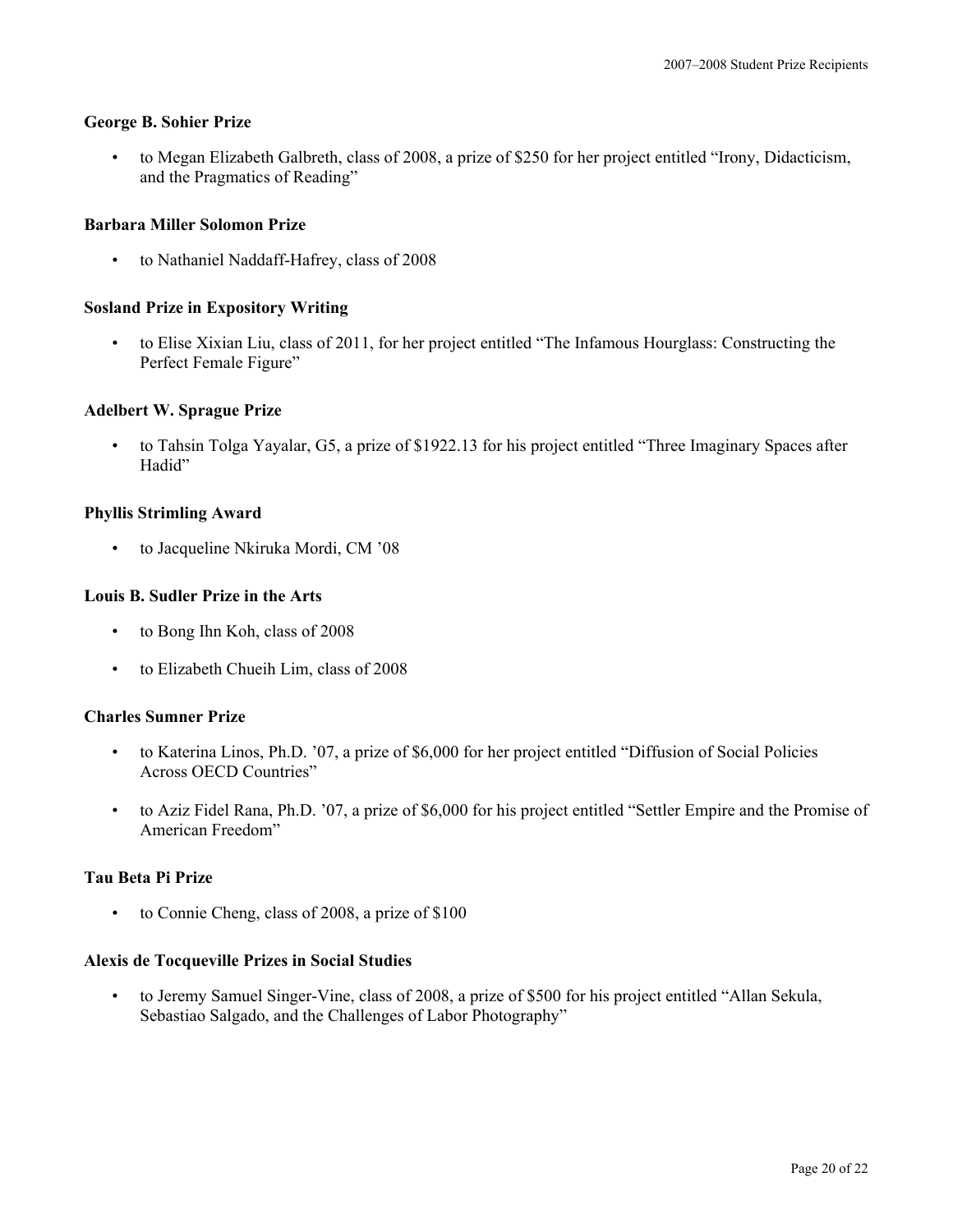## **Robert N. Toppan Prize**

• to Daniel Jacob Hopkins, a prize of \$5500 for his project entitled "When Differences Divide: How National Influences and Local Demographics Shape Politics between Ethnic Groups"

## **Visiting Committee Prize for Undergraduate Book Collecting**

- to Gregory Ryan Scruggs, class of 2008, a first-place prize of \$1,500 for his project entitled "The Francophone Collection"
- to Trisha Satya Pasricha, class of 2011, a second-place prize of \$1,000 for her project entitled "Finding P. G. Wodehouse: Catalytic Legacies of My Grandfather's India "
- to Ming Emily Vandenberg, class of 2008, a third-place prize of \$750 for her project entitled "Representative Works in Science and the History of Science"

## **Philippe Wamba Prize**

- to Milo Michael Harman, class of 2008, for his project entitled "Blurred Binarism: Jewish Identity in the Case of the Falash Mura"
- to Eric Iraklis Nikolaos Kouskalis, class of 2008, for his project entitled "Does Not Compute: The Introduction of New Technologies to South African and Namibian Classrooms"

## **Philip Washburn Prize**

• to Eva Lopatin Dickerman, class of 2008, a prize of \$500 for her project entitled "Before the Law Stands a Doorkeeper: Race, National Belonging, and the Quest for Minority Citizenship in Post-Imperial Austria, 1920–1924"

## **Selma and Lewis H. Weinstein Prize in Jewish Studies**

- to Hillary W. Berkowitz, class of 2009, for her project entitled "The Problem of Assimilation in *The Goldbergs*: Creating a Jewish American Identity in the Postwar United States"
- to Milo Michael Harman, class of 2008, for his project entitled "Theodor Herzl: Aspiring Nobleman, Dreamer, Diplomat"

#### **Barrett Wendell Sophomore Essay Prize**

• to Gracye Yardwin Cheng, class of 2010

#### **Jacob Wendell Scholarship Prize**

• to Alexandra Attkisson Petri, class of 2010, a prize of \$17,000